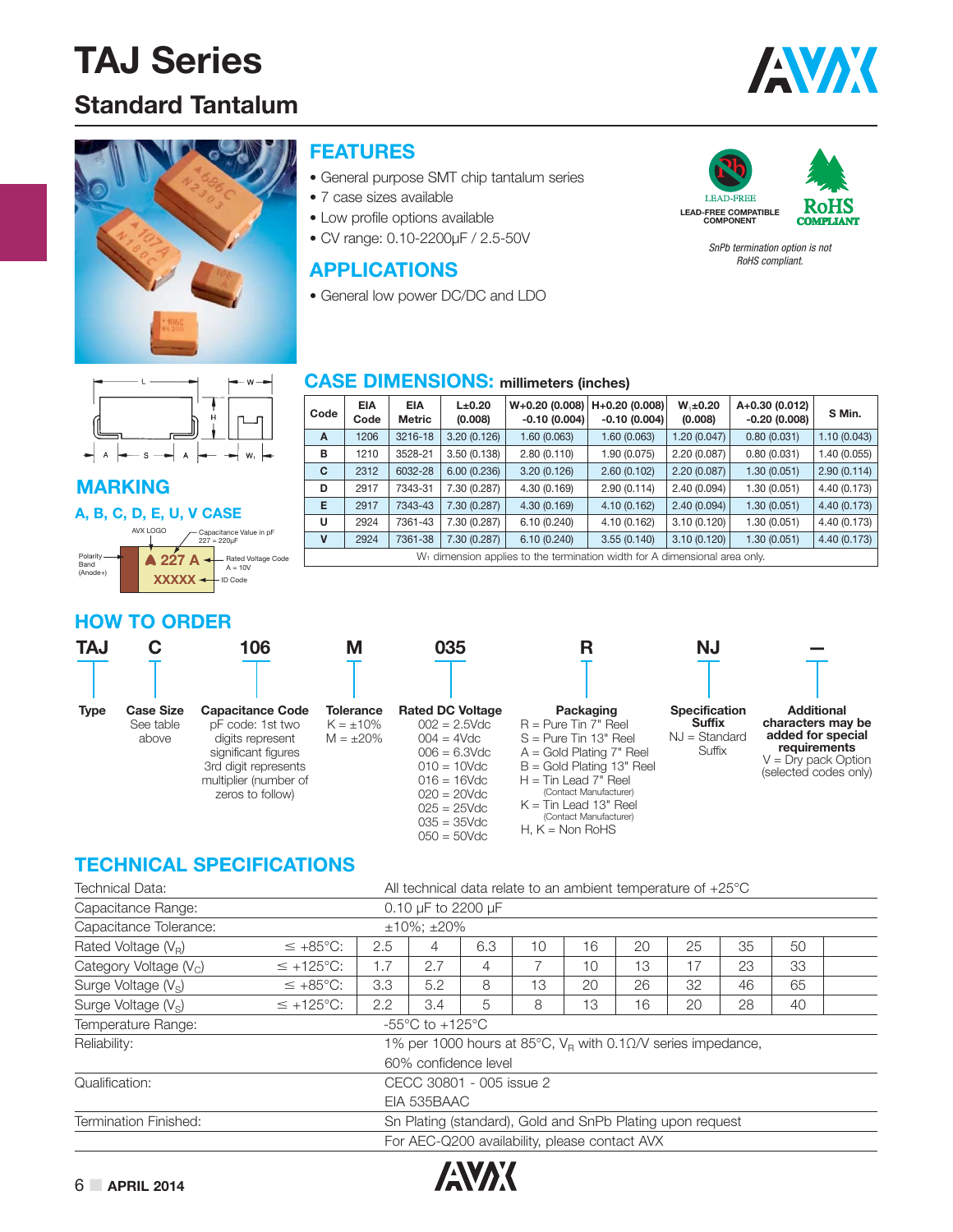

### **Standard Tantalum**

#### **CAPACITANCE AND RATED VOLTAGE RANGE (LETTER DENOTES CASE SIZE)**

|                      | Capacitance       |                                                       |                                       |                                         |                            | Rated voltage DC $(V_{\rm R})$ to 85°C |                                      |                                  |                          |                         |
|----------------------|-------------------|-------------------------------------------------------|---------------------------------------|-----------------------------------------|----------------------------|----------------------------------------|--------------------------------------|----------------------------------|--------------------------|-------------------------|
| μF                   | Code              | 2.5V(e)                                               | 4V (G)                                | $6.3V$ (J)                              | 10V (A)                    | 16V (C)                                | 20V (D)                              | 25V (E)                          | 35V (V)                  | 50V (T)                 |
| 0.10<br>0.15<br>0.22 | 104<br>154<br>224 |                                                       |                                       |                                         |                            |                                        |                                      |                                  | A<br>A<br>$\overline{A}$ | A<br>A/B<br>A/B         |
| 0.33<br>0.47<br>0.68 | 334<br>474<br>684 |                                                       |                                       |                                         |                            |                                        | A                                    | Α<br>A                           | A<br>A/B<br>A/B          | A/B<br>A/B/C<br>A/B/C   |
| 1.0<br>1.5<br>2.2    | 105<br>155<br>225 |                                                       |                                       | A                                       | A<br>$\overline{A}$        | $\overline{A}$<br>A<br>A/B             | $\mathsf{A}$<br>A<br>A/B             | $\mathsf{A}$<br>A/B<br>A/B       | A/B<br>A/B/C<br>A/B/C    | A/B/C<br>B/C/D<br>B/C/D |
| 3.3<br>4.7<br>6.8    | 335<br>475<br>685 |                                                       | A<br>А                                | $\overline{A}$<br>A<br>A/B              | A<br>A/B<br>A/B            | A/B<br>A/B<br>A/B/C                    | A/B<br>A/B/C<br>A/B/C                | A/B/C<br>A/B/C<br>B/C            | B/C<br>B/C/D<br>C/D      | C/D<br>C/D<br>C/D       |
| 10<br>15<br>22       | 106<br>156<br>226 |                                                       | $\overline{A}$<br>A/B<br>A            | A/B<br>A/B<br>A/B/C                     | A/B/C<br>A/B/C<br>A/B/C    | A/B/C<br>$A^{\text{(M)}/B/C}$<br>B/C/D | $A^{(M)*}/B/C$<br>B/C/D<br>B/C/D     | B/C/D<br>C/D<br>C/D              | C/D/E<br>C/D<br>D/E      | D/E/V<br>D/E/V<br>V     |
| 33<br>47<br>68       | 336<br>476<br>686 | A<br>Α<br>A                                           | A/B<br>A/B<br>A/B/C                   | A/B/C<br>A/B/C/D<br>B/C/D               | A/B/C/D<br>B/C/D<br>B/C/D  | B/C/D<br>C/D<br>C/D                    | C/D<br>C/D/E<br>C <sup>(M</sup> /D/E | D/E<br>D/E<br><b>EN</b>          | D/E/V<br>EN<br>$\vee$    |                         |
| 100<br>150<br>220    | 107<br>157<br>227 | A/B<br><sub>B</sub><br>B/D                            | A/B/C<br>B/C<br>B <sub>(M</sub> /C/D) | B/C/D<br>B <sub>(M)</sub> /C/D<br>C/D/E | BM/C/D/E<br>C/D/E<br>C/D/E | C/D/E<br>D/E/V<br>E/V                  | D/E/V<br>E/V                         | E <sub>(M)</sub> /V<br>$V^{(M)}$ |                          |                         |
| 330<br>470<br>680    | 337<br>477<br>687 | $\bigcap$<br>C/D<br>C/D/E                             | C/D/E<br>C/D/E<br>D/E                 | C/D/E<br>D/E/V<br>EN.                   | D/E/V<br>E/UN              | $E^{(M)}$                              |                                      |                                  |                          |                         |
| 1000<br>1500<br>2200 | 108<br>158<br>228 | $D^{(M)}/E$<br>$D/F/V^{(M)}$<br>$\bigvee(\mathsf{M})$ | D/E/V<br>$F/V^{M}$                    | E(M)/V(M)                               |                            |                                        |                                      |                                  |                          |                         |

Not recommended for new designs, higher voltage or smaller case size substitution are offered.

Released codes (M tolerance only)

Engineering samples - please contact manufacturer

\*Codes under development - subject to change

Note: Voltage ratings are minimum values. AVX reserves the right to supply higher ratings in the same case size, to the same reliability standards.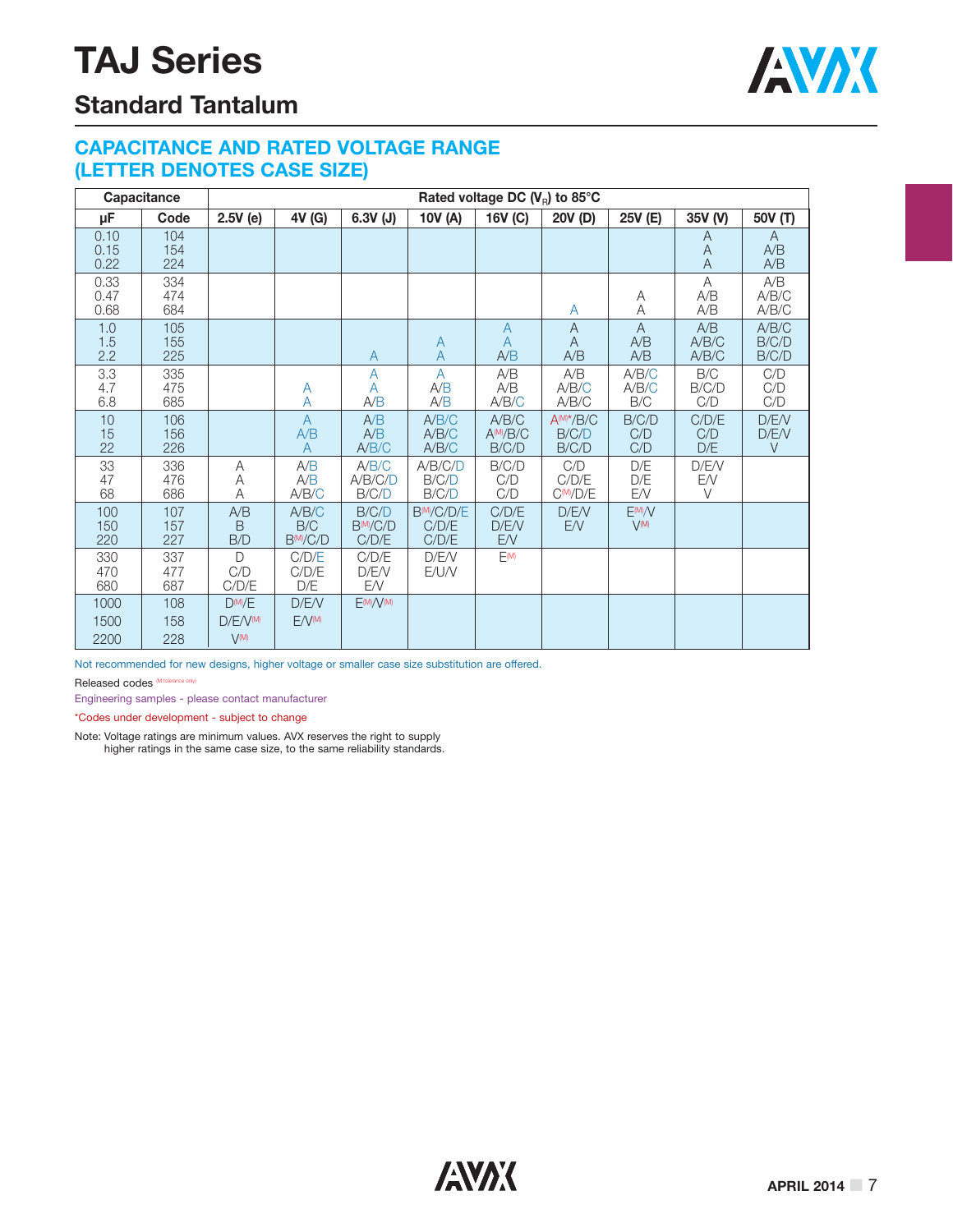

### **Standard Tantalum**

| AVX                              | Case                       | Capacitance     | Rated                            | Rated               | Category                         | Category                                      | <b>DCL</b>                       | DF              | <b>ESR</b>                  |                                | 100kHz RMS Current (mA) |             |                       |  |
|----------------------------------|----------------------------|-----------------|----------------------------------|---------------------|----------------------------------|-----------------------------------------------|----------------------------------|-----------------|-----------------------------|--------------------------------|-------------------------|-------------|-----------------------|--|
| Part No.                         | Size                       | (µF)            | Voltage<br>$W$                   | Temperature<br>(°C) | Voltage<br>$W$                   | <b>Temperature</b><br>(°C)<br>2.5 Volt @ 85°C | $(\mu A)$<br>Max.                | $\%$<br>Max.    | Max. $(\Omega)$<br>@ 100kHz | <b>MSL</b>                     | $25^{\circ}$ C          | 85°C        | $125^{\circ}$ C       |  |
| TAJA336*002#NJ                   | A                          | 33              | 2.5                              | 85                  | 1.7                              | 125                                           | 0.8                              | 8               | 1.7                         |                                | 210                     | 189         | 84                    |  |
| TAJA476*002#NJ                   | Α                          | 47              | 2.5                              | 85                  | 1.7                              | 125                                           | 0.9                              | 6               | 3                           | 1                              | 158                     | 142         | 63                    |  |
| TAJA686*002#NJ                   | A                          | 68              | 2.5                              | 85                  | 1.7                              | 125                                           | 1.4                              | 8               | 1.5                         | $\mathbf{1}$                   | 224                     | 201         | 89                    |  |
| TAJA107*002#NJ                   | Α                          | 100             | 2.5                              | 85                  | 1.7                              | 125                                           | 2.5                              | 30              | 1.4                         | 1                              | 231                     | 208         | 93                    |  |
| TAJB107*002#NJ                   | $\overline{B}$             | 100             | 2.5                              | 85                  | 1.7                              | 125                                           | 2.5                              | 8               | 1.4                         | $\mathbf{1}$                   | 246                     | 222         | 99                    |  |
| TAJB157*002#NJ                   | B                          | 150             | 2.5                              | 85                  | 1.7                              | 125                                           | 3                                | 10              | 1.6                         | 1                              | 230                     | 207         | 92                    |  |
| TAJB227*002#NJ                   | B                          | 220             | 2.5                              | 85                  | 1.7                              | 125                                           | 4.4                              | 16              | 1.6                         |                                | 230                     | 207         | 92                    |  |
| TAJD227*002#NJ                   | D                          | 220             | 2.5                              | 85                  | 1.7                              | 125                                           | $\overline{5.5}$                 | 8               | 0.3                         | 1                              | 707                     | 636         | 283                   |  |
| TAJD337*002#NJ                   | D                          | 330             | 2.5                              | 85                  | 1.7                              | 125                                           | 8.2                              | 8               | 0.3                         | $\mathbf{1}$                   | 707                     | 636         | 283                   |  |
| TAJC477*002#NJ                   | C                          | 470             | 2.5                              | 85                  | 1.7                              | 125                                           | 9.4                              | 12              | 0.2                         | 1                              | 742                     | 667         | 297                   |  |
| TAJD477*002#NJ                   | D                          | 470             | 2.5                              | 85                  | 1.7                              | 125                                           | 11.6                             | 8               | 0.2                         | $\mathbf{1}$                   | 866                     | 779         | 346                   |  |
| TAJC687*002#NJ<br>TAJD687*002#NJ | C<br>D                     | 680<br>680      | 2.5<br>2.5                       | 85<br>85            | 1.7<br>1.7                       | 125<br>125                                    | 17<br>17                         | 18<br>16        | 0.2<br>0.2                  | $\mathbf{1}$<br>$\overline{1}$ | 742<br>866              | 667<br>779  | 297<br>346            |  |
| TAJE687*002#NJ                   | Ε                          | 680             | 2.5                              | 85                  | 1.7                              | 125                                           | 17                               | 10              | 0.2                         | 1 <sup>1</sup>                 | 908                     | 817         | 363                   |  |
| TAJD108M002#NJ                   | D                          | 1000            | 2.5                              | 85                  | 1.7                              | 125                                           | $\overline{25}$                  | $\overline{20}$ | 0.2                         | $\mathbf{1}$                   | 866                     | 779         | 346                   |  |
| TAJE108*002#NJ                   | Ε                          | 1000            | 2.5                              | 85                  | 1.7                              | 125                                           | 20                               | 14              | 0.4                         | 1 <sup>1</sup>                 | 642                     | 578         | 257                   |  |
| TAJD158*002#NJ                   | D                          | 1500            | 2.5                              | 85                  | 1.7                              | 125                                           | 37.5                             | 60              | 0.2                         | $\mathbf{1}$                   | 866                     | 779         | 346                   |  |
| TAJE158*002#NJ                   | Ε                          | 1500            | 2.5                              | 85                  | 1.7                              | 125                                           | 37                               | 20              | 0.2                         | 1 <sup>1</sup>                 | 908                     | 817         | 363                   |  |
| TAJV158M002#NJ                   | $\vee$                     | 1500            | 2.5                              | 85                  | 1.7                              | 125                                           | 30                               | 20              | 0.2                         | 1 <sup>1</sup>                 | 1118                    | 1006        | 447                   |  |
| TAJV228M002#NJ                   | V                          | 2200            | 2.5                              | 85                  | 1.7                              | 125                                           | 55                               | 50              | 0.2                         | 11                             | 1118                    | 1006        | 447                   |  |
|                                  |                            |                 |                                  |                     |                                  | 4 Volt @ 85°C                                 |                                  |                 |                             |                                |                         |             |                       |  |
| TAJA336*004#NJ                   | Α                          | 33              | 4                                | 85                  | 2.7                              | 125                                           | 1.3                              | 6               | 3                           | 1                              | 158                     | 142         | 63                    |  |
| TAJA476*004#NJ                   | Α                          | 47              | 4                                | 85                  | 2.7                              | 125                                           | 1.9                              | 8               | 2.6                         | 1                              | 170                     | 153         | 68                    |  |
| TAJA686*004#NJ                   | A                          | 68              | $\overline{4}$                   | 85                  | 2.7                              | 125                                           | 2.7                              | 10              | 1.5                         | $\mathbf{1}$                   | 224                     | 201         | 89                    |  |
| TAJB686*004#NJ                   | B                          | 68              | 4                                | 85                  | 2.7                              | 125                                           | 2.7                              | 6               | 1.8                         | 1                              | 217                     | 196         | 87                    |  |
| TAJA107*004#NJ                   | A                          | 100             | $\overline{4}$                   | 85                  | 2.7                              | 125                                           | $\overline{4}$<br>$\overline{4}$ | $\overline{30}$ | 1.4                         | $\mathbf{1}$                   | 231                     | 208         | 93                    |  |
| TAJB107*004#NJ<br>TAJB157*004#NJ | B                          | 100<br>150      | $\overline{4}$                   | 85                  | 2.7                              | 125                                           |                                  | 8<br>10         | 0.9<br>1.5                  | $\mathbf{1}$<br>1              | 307<br>238              | 277<br>214  | 123                   |  |
| TAJC157*004#NJ                   | B<br>$\overline{\text{C}}$ | 150             | $\overline{4}$<br>$\overline{4}$ | 85<br>85            | 2.7<br>2.7                       | 125<br>125                                    | 6<br>6                           | 6               | 0.3                         | 1                              | 606                     | 545         | 95<br>$\frac{1}{242}$ |  |
| TAJB227M004#NJ                   | B                          | 220             | $\overline{4}$                   | 85                  | 2.7                              | 125                                           | 8.8                              | 12              | 1.1                         | $\overline{1}$                 | 278                     | 250         | 111                   |  |
| TAJC227*004#NJ                   | $\overline{C}$             | 220             | $\overline{4}$                   | 85                  | 2.7                              | 125                                           | 8.8                              | 8               | 1.2                         | 1                              | 303                     | 272         | 121                   |  |
| TAJD227*004#NJ                   | D                          | 220             | $\overline{4}$                   | 85                  | 2.7                              | 125                                           | 8.8                              | 8               | 0.9                         | $\mathbf{1}$                   | 408                     | 367         | 163                   |  |
| TAJC337*004#NJ                   | $\overline{C}$             | 330             | $\overline{4}$                   | 85                  | 2.7                              | 125                                           | 13.2                             | 8               | 0.3                         | $\mathbf{1}$                   | 606                     | 545         | 242                   |  |
| TAJD337*004#NJ                   | D                          | 330             | $\overline{4}$                   | 85                  | 2.7                              | 125                                           | 13.2                             | 8               | 0.9                         | $\mathbf{1}$                   | 408                     | 367         | 163                   |  |
| TAJC477*004#NJ                   | C                          | 470             | 4                                | 85                  | 2.7                              | 125                                           | 18.8                             | 14              | 0.3                         | 1                              | 606                     | 545         | 242                   |  |
| TAJD477*004#NJ                   | D                          | 470             | $\overline{4}$                   | 85                  | 2.7                              | 125                                           | 18.8                             | 12              | 0.9                         | $\mathbf{1}$                   | 408                     | 367         | 163                   |  |
| TAJE477*004#NJ                   | Ε                          | 470             | 4                                | 85                  | 2.7                              | 125                                           | 18.8                             | 10              | 0.5                         | 1 <sup>1</sup>                 | 574                     | 517         | 230                   |  |
| TAJD687*004#NJ                   | D                          | 680             | $\overline{4}$                   | 85                  | 2.7                              | 125                                           | 27.2                             | 14              | 0.5                         | $\mathbf{1}$                   | 548                     | 493         | 219                   |  |
| TAJE687*004#NJ                   | Ε                          | 680             | $\overline{4}$                   | 85                  | 2.7                              | 125                                           | 27.2                             | 14              | 0.9                         | 1 <sup>1</sup>                 | 428                     | 385         | 171                   |  |
| TAJD108*004#NJ                   | D                          | 1000            | $\overline{4}$                   | 85                  | 2.7                              | 125                                           | 40                               | 60              | 0.2                         | $\mathbf{1}$                   | 866                     | 779         | 346                   |  |
| TAJE108*004#NJ                   | Ε<br>$\vee$                | 1000            | $\overline{4}$                   | 85                  | 2.7                              | 125                                           | 40                               | 14              | 0.4                         | $1^{1}$<br>1 <sup>1</sup>      | 642                     | 578         | 257                   |  |
| TAJV108*004#NJ<br>TAJE158*004#NJ | Ε                          | 1000<br>1500    | $\overline{4}$<br>$\overline{4}$ | 85<br>85            | 2.7<br>2.7                       | 125<br>125                                    | 40<br>60                         | 16<br>30        | 0.2<br>0.2                  | 1 <sup>1</sup>                 | 1118<br>908             | 1006<br>817 | 447<br>363            |  |
| TAJV158M004#NJ                   | V                          | 1500            | $\overline{4}$                   | 85                  | 2.7                              | 125                                           | 60                               | 30              | 0.2                         | 1 <sup>1</sup>                 | 1118                    | 1006        | 447                   |  |
|                                  |                            |                 |                                  |                     |                                  | 6.3 Volt @ 85°C                               |                                  |                 |                             |                                |                         |             |                       |  |
| TAJA106*006#NJ                   | Α                          | 10              | 6.3                              | 85                  | $\overline{4}$                   | 125                                           | 0.6                              | 6               | $\overline{4}$              | 1                              | 137                     | 123         | 55                    |  |
| TAJA156*006#NJ                   | Α                          | 15              | 6.3                              | 85                  | $\overline{4}$                   | 125                                           | 0.9                              | 6               | 3.5                         | 1                              | 146                     | 132         | 59                    |  |
| TAJA226*006#NJ                   | A                          | $\overline{22}$ | 6.3                              | 85                  | $\overline{4}$                   | 125                                           | 1.4                              | 6               | 3                           | $\overline{\phantom{a}}$       | 158                     | 142         | 63                    |  |
| TAJA336*006#NJ                   | Α                          | 33              | 6.3                              | 85                  | 4                                | 125                                           | 2.1                              | 8               | 2.2                         |                                | 185                     | 166         | 74                    |  |
| TAJA476*006#NJ                   | A                          | 47              | 6.3                              | 85                  | 4                                | 125                                           | 2.8                              | 10              | 1.6                         | 1                              | 217                     | 195         | 87                    |  |
| TAJB476*006#NJ                   | B                          | 47              | 6.3                              | 85                  | $\overline{4}$                   | 125                                           | 3                                | 6               | $\overline{2}$              | $\mathbf{1}$                   | 206                     | 186         | 82                    |  |
| TAJC476*006#NJ                   | С                          | 47              | 6.3                              | 85                  | $\overline{4}$                   | 125                                           | 3                                | 6               | 1.6                         | 1                              | 262                     | 236         | 105                   |  |
| TAJB686*006#NJ                   | B                          | 68              | 6.3                              | 85                  | $\overline{4}$                   | 125                                           | $\overline{4}$                   | 8               | 0.9                         | 1                              | 307                     | 277         | 123                   |  |
| TAJC686*006#NJ                   | $\mathsf{C}$               | 68              | 6.3                              | 85                  | $\overline{4}$<br>$\overline{4}$ | 125                                           | 4.3                              | 6               | 1.5<br>1.7                  | 1                              | 271                     | 244<br>201  | 108                   |  |
| TAJB107*006#NJ<br>TAJC107*006#NJ | В<br>$\overline{C}$        | 100<br>100      | 6.3<br>6.3                       | 85<br>85            | $\overline{4}$                   | 125<br>125                                    | 6.3<br>6.3                       | 10<br>6         | 0.9                         | 1<br>$\mathbf{1}$              | 224<br>350              | 315         | 89<br>140             |  |
| TAJB157 <b>M</b> 006#NJ          | B                          | 150             | 6.3                              | 85                  | $\overline{4}$                   | 125                                           | 9.5                              | 10              | 1.2                         | $\mathbf{1}$                   | 266                     | 240         | 106                   |  |
| TAJC157*006#NJ                   | $\mathsf{C}$               | 150             | 6.3                              | 85                  | $\overline{4}$                   | 125                                           | 9.5                              | 6               | 1.3                         | $\mathbf{1}$                   | 291                     | 262         | 116                   |  |
| TAJD157*006#NJ                   | D                          | 150             | 6.3                              | 85                  | $\overline{4}$                   | 125                                           | 9.5                              | 6               | 0.9                         | 1                              | 408                     | 367         | 163                   |  |
| TAJC227*006#NJ                   | $\overline{C}$             | 220             | 6.3                              | 85                  | $\overline{4}$                   | 125                                           | 13.9                             | 8               | 1.2                         | $\mathbf{1}$                   | 303                     | 272         | 121                   |  |
| TAJD227*006#NJ                   | D                          | 220             | 6.3                              | 85                  | $\overline{4}$                   | 125                                           | 13.9                             | 8               | 0.4                         | 1                              | 612                     | 551         | 245                   |  |
| TAJE227*006#NJ                   | Ε                          | 220             | 6.3                              | 85                  | $\overline{4}$                   | 125                                           | 13.9                             | 8               | 0.4                         | 1 <sup>1</sup>                 | 642                     | 578         | 257                   |  |
| TAJC337*006#NJ                   | $\mathsf{C}$               | 330             | 6.3                              | 85                  | $\overline{4}$                   | 125                                           | 19.8                             | 12              | 0.5                         | $\mathbf{1}$                   | 469                     | 422         | 188                   |  |
| TAJD337*006#NJ                   | D                          | 330             | 6.3                              | 85                  | $\overline{4}$                   | 125                                           | 20.8                             | 8               | 0.4                         | $\mathbf{1}$                   | 612                     | 551         | 245                   |  |
| TAJE337*006#NJ                   | Ε                          | 330             | 6.3                              | 85                  | $\overline{4}$                   | 125                                           | 20.8                             | 8               | 0.4                         | 11                             | 642                     | 578         | 257                   |  |
| TAJD477*006#NJ                   | D                          | 470             | 6.3                              | 85                  | $\overline{4}$                   | 125                                           | 28                               | 12              | 0.4                         | $\mathbf{1}$                   | 612                     | 551         | 245                   |  |
| TAJE477*006#NJ<br>TAJV477*006#NJ | Ε<br>V                     | 470<br>470      | 6.3<br>6.3                       | 85<br>85            | $\overline{4}$<br>$\overline{4}$ | 125<br>125                                    | 28<br>28                         | 10<br>10        | 0.4<br>0.4                  | 1 <sup>1</sup><br>$1^{1}$      | 642<br>791              | 578<br>712  | 257<br>316            |  |
| TAJE687*006#NJ                   | Ε                          | 680             | 6.3                              | 85                  | $\overline{4}$                   | 125                                           | 42.8                             | 10              | 0.5                         | 1 <sup>1</sup>                 | 574                     | 517         | 230                   |  |
| TAJV687*006#NJ                   | V                          | 680             | 6.3                              | 85                  | $\overline{4}$                   | 125                                           | 42.8                             | 10              | 0.5                         | $1^{1}$                        | 707                     | 636         | 283                   |  |
|                                  |                            |                 |                                  |                     |                                  |                                               |                                  |                 |                             |                                |                         |             |                       |  |

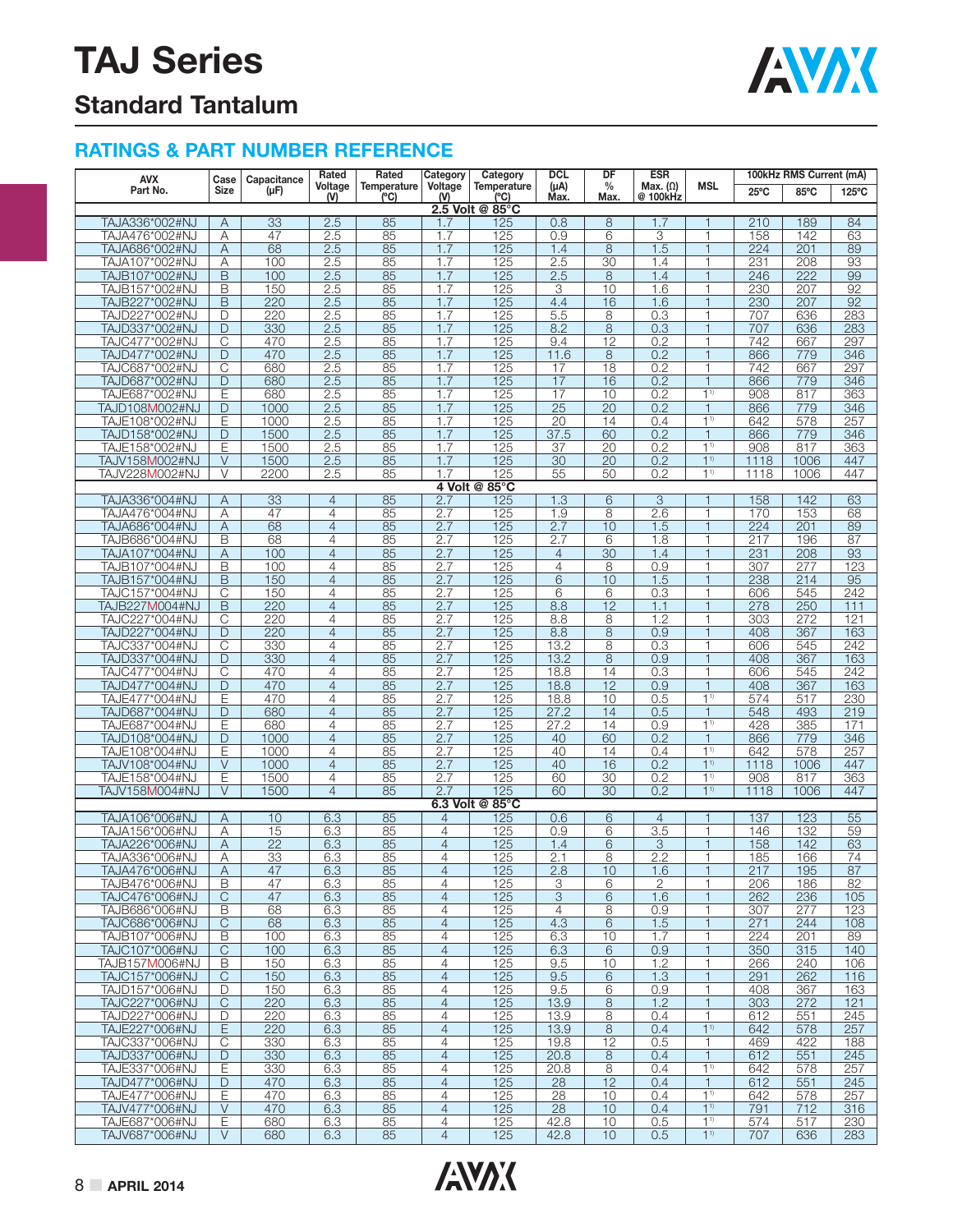

### **Standard Tantalum**

| <b>AVX</b>                       | Case                    | Capacitance     | Rated            | Rated               | Category                         | Category              | <b>DCL</b>            | DF             | <b>ESR</b>                       |                                |                  | 100kHz RMS Current (mA) |                 |
|----------------------------------|-------------------------|-----------------|------------------|---------------------|----------------------------------|-----------------------|-----------------------|----------------|----------------------------------|--------------------------------|------------------|-------------------------|-----------------|
| Part No.                         | Size                    | (µF)            | Voltage<br>( V ) | Temperature<br>(°C) | Voltage<br>(V)                   | Temperature<br>(°C)   | $(\mu A)$<br>Max.     | %<br>Max.      | Max. $(\Omega)$<br>@ 100kHz      | MSL                            | $25^{\circ}$ C   | 85°C                    | 125°C           |
| <b>TAJE108M006#NJ</b>            | Ε                       | 1000            | 6.3              | 85                  | 4                                | 125                   | 60                    | 20             | 0.2                              | $1^{1}$                        | 908              | 817                     | 363             |
| TAJV108M006#NJ                   | V                       | 1000            | 6.3              | 85                  | $\overline{4}$                   | 125                   | 60                    | 16             | 0.2                              | 1 <sup>1</sup>                 | 1118             | 1006                    | 447             |
|                                  |                         |                 |                  |                     |                                  | 10 Volt @ 85°C        |                       |                |                                  |                                |                  |                         |                 |
| TAJA475*010#NJ                   | Α                       | 4.7             | 10               | 85                  |                                  | 125                   | 0.5                   | $\overline{6}$ | 5                                |                                | 122              | 110                     | 49              |
| TAJA685*010#NJ<br>TAJA106*010#NJ | Α<br>Α                  | 6.8<br>10       | 10<br>10         | 85<br>85            | $\overline{7}$<br>$\overline{7}$ | 125<br>125            | 0.7<br>$\mathbf{1}$   | 6<br>6         | $\overline{4}$<br>$\overline{3}$ | 1<br>1                         | 137<br>158       | 123<br>142              | 55<br>63        |
| TAJA156*010#NJ                   | Α                       | 15              | 10               | 85                  | $\overline{7}$                   | 125                   | 1.5                   | 6              | 3.2                              | 1                              | 153              | 138                     | 61              |
| TAJB156*010#NJ                   | B                       | 15              | 10               | 85                  | $\overline{7}$                   | 125                   | 1.5                   | 6              | 2.8                              | 1                              | 174              | 157                     | 70              |
| TAJA226*010#NJ                   | Α                       | $\overline{22}$ | 10               | 85                  | 7                                | 125                   | 2.2                   | 8              | 3                                | 1                              | 158              | 142                     | 63              |
| TAJB226*010#NJ                   | B                       | $\overline{22}$ | 10               | 85                  | $\overline{7}$                   | 125                   | 2.2                   | 6              | 2.4                              |                                | 188              | 169                     | 75              |
| TAJA336*010#NJ                   | Α                       | 33              | 10               | 85                  | $\overline{7}$                   | 125                   | 3.3                   | 8              | 1.7                              |                                | 210              | 189                     | 84              |
| TAJB336*010#NJ<br>TAJC336*010#NJ | B<br>$\overline{C}$     | 33<br>33        | 10<br>10         | 85<br>85            | $\overline{7}$<br>$\overline{7}$ | 125<br>125            | 3.3<br>3.3            | 6<br>6         | 1.8<br>1.6                       | $\mathbf{1}$<br>1              | 217<br>262       | 196<br>236              | 87<br>105       |
| TAJB476*010#NJ                   | B                       | 47              | 10               | 85                  | $\overline{7}$                   | 125                   | 4.7                   | 8              | $\mathbf{1}$                     | $\mathbf{1}$                   | 292              | 262                     | 117             |
| TAJC476*010#NJ                   | С                       | 47              | 10               | 85                  | 7                                | 125                   | 4.7                   | 6              | 1.2                              | 1                              | 303              | 272                     | 121             |
| TAJB686*010#NJ                   | B                       | 68              | 10               | 85                  | $\overline{7}$                   | 125                   | 6.8                   | 6              | 1.4                              | $\overline{1}$                 | 246              | 222                     | 99              |
| TAJC686*010#NJ                   | С                       | 68              | 10               | 85                  | 7                                | 125                   | 6.8                   | 6              | 1.3                              | 1                              | 291              | 262                     | 116             |
| TAJB107M010#NJ                   | B<br>$\overline{C}$     | 100<br>100      | 10<br>10         | 85<br>85            | $\overline{7}$<br>$\overline{7}$ | 125<br>125            | 10<br>10              | 8              | 1.4<br>1.2                       | 1<br>$\mathbf{1}$              | 246<br>303       | 222<br>272              | 99<br>121       |
| TAJC107*010#NJ<br>TAJD107*010#NJ | D                       | 100             | 10               | 85                  | $\overline{7}$                   | 125                   | 10                    | 8<br>6         | 0.9                              | 1                              | 408              | 367                     | 163             |
| TAJC157*010#NJ                   | $\overline{\text{C}}$   | 150             | 10               | 85                  | 7                                | 125                   | 15                    | 8              | 0.9                              | 1                              | 350              | 315                     | 140             |
| TAJD157*010#NJ                   | $\mathsf{D}%$           | 150             | 10               | 85                  | $\overline{7}$                   | 125                   | 15                    | 8              | 0.9                              |                                | 408              | 367                     | 163             |
| TAJE157*010#NJ                   | Ε                       | 150             | 10               | 85                  | $\overline{7}$                   | 125                   | 15                    | 8              | 0.9                              | 1 <sup>1</sup>                 | 428              | 385                     | 171             |
| TAJC227*010#NJ                   | $\mathsf{C}$            | 220             | 10               | 85                  | $\overline{7}$                   | 125                   | $\overline{22}$       | 16             | 0.5                              | $\mathbf{1}$                   | 469              | 422                     | 188             |
| TAJD227*010#NJ                   | D                       | 220             | 10               | 85                  | $\overline{7}$                   | 125                   | 22                    | 8              | 0.5                              | 1<br>1 <sup>1</sup>            | 548              | 493                     | 219             |
| TAJE227*010#NJ<br>TAJD337*010#NJ | E<br>D                  | 220<br>330      | 10<br>10         | 85<br>85            | $\overline{7}$<br>7              | 125<br>125            | $\overline{22}$<br>33 | 8<br>8         | 0.5<br>0.9                       | $\mathbf 1$                    | 574<br>408       | 517<br>367              | 230<br>163      |
| TAJE337*010#NJ                   | E                       | 330             | 10               | 85                  | $\overline{7}$                   | 125                   | 33                    | 8              | 0.9                              | 1 <sup>1</sup>                 | 428              | 385                     | 171             |
| TAJV337*010#NJ                   | $\vee$                  | 330             | 10               | 85                  | $\overline{7}$                   | 125                   | 33                    | 10             | 0.9                              | 1 <sup>1</sup>                 | 572              | 474                     | 211             |
| TAJE477*010#NJ                   | E                       | 470             | 10               | 85                  | $\overline{7}$                   | 125                   | 47                    | 10             | 0.5                              | 1 <sup>1</sup>                 | 574              | 517                     | 230             |
| TAJU477*010RNJ                   | U                       | 470             | 10               | 85                  | $\overline{7}$                   | 125                   | 47                    | 12             | 0.5                              | 1 <sup>1</sup>                 | 574              | 517                     | 230             |
| TAJV477*010#NJ                   | $\vee$                  | 470             | 10               | 85                  | $\overline{7}$                   | 125                   | 47                    | 10             | 0.5                              | 1 <sup>1</sup>                 | 707              | 636                     | 283             |
| TAJA225*016#NJ                   | A                       | 2.2             | $\overline{16}$  | 85                  | 10                               | 16 Volt @ 85°C<br>125 | 0.5                   | 6              | 6.5                              |                                | 107              | 97                      | 43              |
| TAJA335*016#NJ                   | Α                       | 3.3             | 16               | 85                  | 10                               | 125                   | 0.5                   | 6              | 5                                | 1                              | 122              | 110                     | 49              |
| TAJB335*016#NJ                   | B                       | 3.3             | 16               | 85                  | 10                               | 125                   | 0.5                   | 6              | 4.5                              | $\mathbf{1}$                   | 137              | 124                     | $\overline{55}$ |
| TAJA475*016#NJ                   | Α                       | 4.7             | 16               | 85                  | 10                               | 125                   | 0.8                   | 6              | 4                                | $\mathbf{1}$                   | 137              | 123                     | 55              |
| TAJB475*016#NJ                   | B                       | 4.7             | 16               | 85                  | 10                               | 125                   | 0.8                   | 6              | $\overline{3.5}$                 | $\mathbf{1}$                   | 156              | 140                     | 62              |
| TAJA685*016#NJ                   | Α                       | 6.8<br>6.8      | 16<br>16         | 85<br>85            | 10<br>10                         | 125<br>125            | 1.1<br>1.1            | 6              | 3.5                              | $\mathbf 1$<br>$\overline{1}$  | 146<br>184       | 132                     | 59<br>74        |
| TAJB685*016#NJ<br>TAJA106*016#NJ | B<br>Α                  | 10              | 16               | 85                  | 10                               | 125                   | 1.6                   | 6<br>6         | 2.5<br>3                         |                                | 158              | 166<br>142              | 63              |
| TAJB106*016#NJ                   | B                       | 10              | 16               | 85                  | 10                               | 125                   | 1.6                   | 6              | 2.8                              | 1                              | 174              | 157                     | 70              |
| TAJC106*016#NJ                   | $\overline{C}$          | 10              | 16               | 85                  | 10                               | 125                   | 1.6                   | 6              | 2                                | 1                              | 235              | 211                     | 94              |
| TAJA156M016#NJ                   | Α                       | 15              | 16               | 85                  | 10                               | 125                   | 2.4                   | 6              | $\overline{2}$                   | 1                              | 194              | 174                     | 77              |
| TAJB156*016#NJ                   | B                       | 15              | 16               | 85                  | 10                               | 125                   | 2.4                   | 6              | 2.5                              | 1                              | 184              | 166                     | 74              |
| TAJC156*016#NJ<br>TAJB226*016#NJ | C<br>B                  | 15<br>22        | 16<br>16         | 85<br>85            | 10<br>10                         | 125<br>125            | 2.4<br>3.5            | 6<br>6         | 1.8<br>2.3                       | 1<br>1                         | 247<br>192       | 222<br>173              | 99<br>77        |
| TAJC226*016#NJ                   | $\mathsf{C}$            | 22              | 16               | 85                  | 10                               | 125                   | 3.5                   | 6              | $\mathbf{1}$                     | $\mathbf{1}$                   | 332              | 298                     | 133             |
| TAJD226*016#NJ                   | D                       | 22              | 16               | 85                  | 10                               | 125                   | 3.5                   | 6              | 1.1                              | 1                              | 369              | 332                     | 148             |
| TAJB336*016#NJ                   | B                       | 33              | 16               | 85                  | 10                               | 125                   | 5.3                   | 8              | 2.1                              | $\overline{\phantom{a}}$       | 201              | 181                     | 80              |
| IAJC336^016#NJ                   | U                       | 33              | 16               | 85                  | 10                               | 125                   | 5.3                   | 6              | 1.5                              |                                | 271              | 244                     | 108             |
| TAJD336*016#NJ                   | D                       | 33              | 16               | 85                  | 10                               | 125                   | 5.3                   | 6              | 0.9                              | 1                              | 408              | 367                     | 163             |
| TAJC476*016#NJ<br>TAJD476*016#NJ | С<br>D                  | 47<br>47        | 16<br>16         | 85<br>85            | 10<br>10                         | 125<br>125            | 7.5<br>7.5            | 6<br>6         | 0.5<br>0.9                       | 1<br>$\mathbf{1}$              | 469<br>408       | 422<br>367              | 188<br>163      |
| TAJC686*016#NJ                   | C                       | 68              | 16               | 85                  | 10                               | 125                   | 10.9                  | 6              | 1.3                              | 1                              | 291              | 262                     | 116             |
| TAJD686*016#NJ                   | D                       | 68              | 16               | 85                  | 10                               | 125                   | 10.9                  | 6              | 0.9                              | 1                              | 408              | 367                     | 163             |
| TAJC107*016#NJ                   | $\overline{\mathrm{C}}$ | 100             | 16               | 85                  | 10                               | 125                   | 16                    | 8              | $\mathbf{1}$                     | 1                              | 332              | 298                     | 133             |
| TAJD107*016#NJ                   | D                       | 100             | 16               | 85                  | 10                               | 125                   | 16                    | 6              | 0.6                              | $\mathbf{1}$                   | 500              | 450                     | 200             |
| TAJE107*016#NJ<br>TAJD157*016#NJ | Ε<br>D                  | 100<br>150      | 16<br>16         | 85<br>85            | 10<br>10                         | 125<br>125            | 16<br>24              | 6<br>6         | 0.9<br>0.9                       | 1 <sup>1</sup><br>$\mathbf{1}$ | 428<br>408       | 385<br>367              | 171<br>163      |
| TAJE157*016#NJ                   | E                       | 150             | 16               | 85                  | 10                               | 125                   | 23                    | 8              | 0.3                              | 1 <sup>1</sup>                 | $\overline{742}$ | 667                     | 297             |
| TAJV157*016#NJ                   | $\vee$                  | 150             | 16               | 85                  | 10                               | 125                   | 24                    | 8              | 0.5                              | $1^{1}$                        | 707              | 636                     | 283             |
| TAJE227*016#NJ                   | Ε                       | 220             | 16               | 85                  | 10                               | 125                   | 35.2                  | 10             | 0.5                              | 1 <sup>1</sup>                 | 574              | 517                     | 230             |
| TAJV227*016#NJ                   | $\boldsymbol{\vee}$     | 220             | 16               | 85                  | 10                               | 125                   | 35.2                  | 8              | 0.9                              | 1 <sup>1</sup>                 | 527              | 474                     | 211             |
| TAJE337M016#NJ                   | Е                       | 330             | 16               | 85                  | 10                               | 125                   | 52.8                  | 30             | 0.4                              | 1 <sup>1</sup>                 | 642              | 578                     | 257             |
| TAJA105*020#NJ                   |                         | $\overline{1}$  | $\overline{20}$  | 85                  |                                  | 20 Volt @ 85°C<br>125 | 0.5                   | $\overline{4}$ | 9                                | $\mathbf{1}$                   | 91               | 82                      | 37              |
| TAJA155*020#NJ                   | A<br>Α                  | 1.5             | 20               | 85                  | 13<br>13                         | 125                   | 0.5                   | 6              | 6.5                              | 1                              | 107              | 97                      | 43              |
| TAJA225*020#NJ                   | A                       | 2.2             | 20               | 85                  | 13                               | 125                   | 0.5                   | 6              | 5.3                              | $\mathbf{1}$                   | 119              | 107                     | 48              |
| TAJB225*020#NJ                   | В                       | 2.2             | 20               | 85                  | 13                               | 125                   | 0.5                   | 6              | 3.5                              | 1                              | 156              | 140                     | 62              |
| TAJA335*020#NJ                   | $\overline{A}$          | 3.3             | 20               | 85                  | 13                               | 125                   | 0.7                   | 6              | 4.5                              | $\mathbf{1}$                   | 129              | 116                     | 52              |
|                                  |                         |                 |                  |                     |                                  |                       |                       |                |                                  |                                |                  |                         |                 |

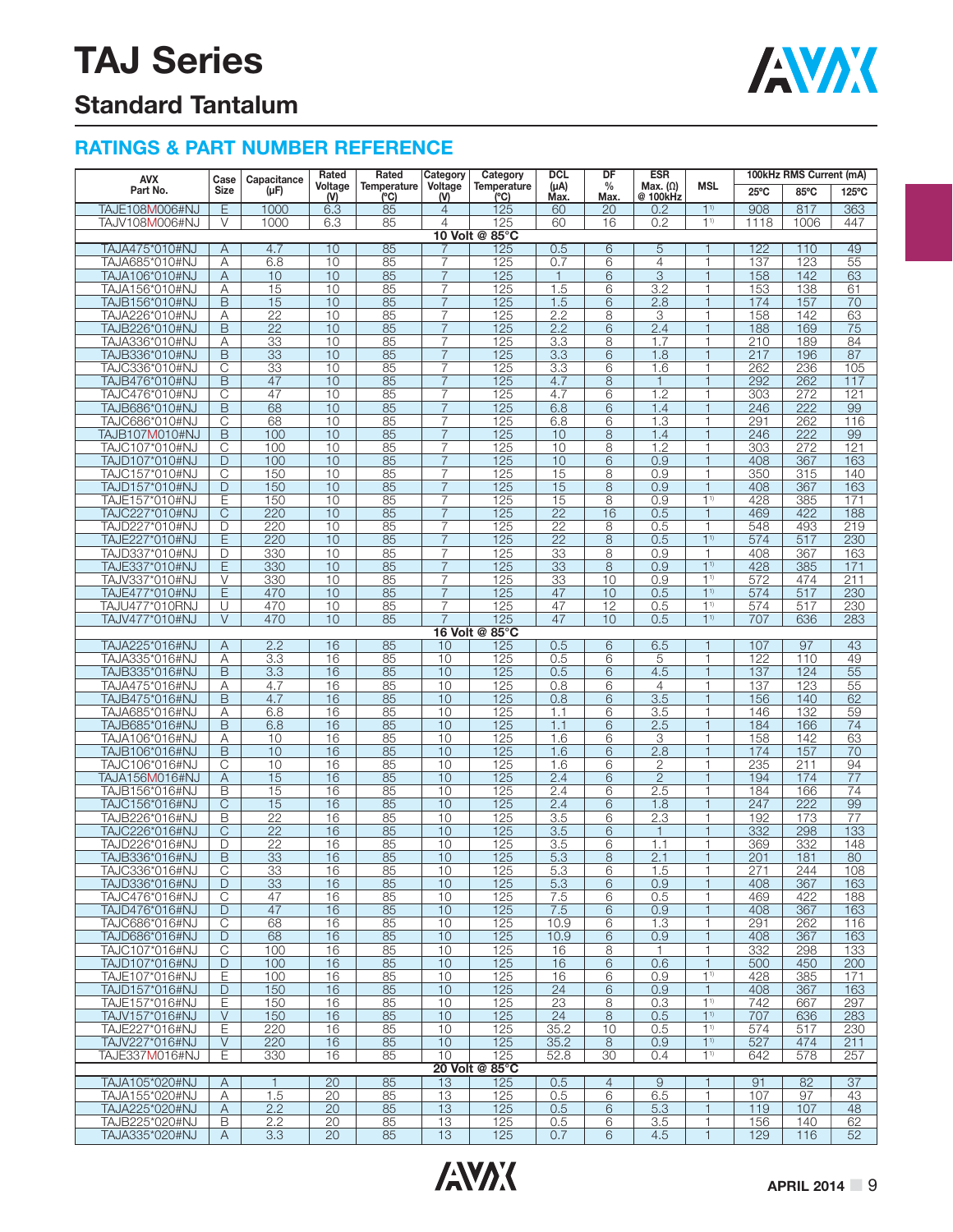

### **Standard Tantalum**

| <b>AVX</b>                       | Case                    | Capacitance           | Rated                 | Rated              | Category                                          | Category              | <b>DCL</b>      | DF                               | <b>ESR</b>                  |                                  |                | 100kHz RMS Current (mA) |                 |
|----------------------------------|-------------------------|-----------------------|-----------------------|--------------------|---------------------------------------------------|-----------------------|-----------------|----------------------------------|-----------------------------|----------------------------------|----------------|-------------------------|-----------------|
| Part No.                         | <b>Size</b>             | (µF)                  | Voltage<br>$W$        | Temperature<br>(C) | Voltage<br>$($ <sup><math>\mathsf{W}</math></sup> | Temperature<br>(C)    | (µA)<br>Max.    | $\%$<br>Max.                     | Max. $(\Omega)$<br>@ 100kHz | <b>MSL</b>                       | $25^{\circ}$ C | 85°C                    | 125°C           |
| TAJB335*020#NJ                   | B                       | 3.3                   | 20                    | 85                 | $\overline{13}$                                   | 125                   | 0.7             | 6                                | 3                           | $\mathbf{1}$                     | 168            | 151                     | 67              |
| TAJA475*020#NJ                   | Α                       | 4.7                   | 20                    | 85                 | 13                                                | 125                   | 0.9             | 6                                | $\overline{4}$              | $\mathbf{1}$                     | 137            | 123                     | 55              |
| TAJB475*020#NJ                   | B                       | 4.7                   | 20                    | 85                 | 13                                                | 125                   | 0.9             | 6                                | 3                           | 1                                | 168            | 151                     | 67              |
| TAJA685*020#NJ                   | Α                       | 6.8                   | $\overline{20}$       | 85                 | $\overline{13}$                                   | 125                   | 1.4             | 6                                | 2.4                         | 1                                | 177            | 159                     | $\overline{71}$ |
| TAJB685*020#NJ                   | B                       | 6.8                   | 20                    | 85                 | 13                                                | 125                   | 1.4             | 6                                | 2.5                         | $\mathbf{1}$                     | 184            | 166                     | $\overline{74}$ |
| TAJC685*020#NJ                   | С                       | 6.8                   | 20                    | 85                 | 13                                                | 125                   | 1.4             | 6                                | $\mathbf{2}$                | 1                                | 235            | 211                     | 94              |
| TAJB106*020#NJ                   | B                       | 10                    | $\overline{20}$       | 85                 | $\overline{13}$                                   | 125                   | $\overline{2}$  | 6                                | $\overline{2.1}$            | $\mathbf{1}$                     | 201            | 181                     | 80              |
| TAJC106*020#NJ                   | С                       | 10                    | 20                    | 85                 | 13                                                | 125                   | $\mathbf{2}$    | 6                                | 1.2                         | 1                                | 303            | 272                     | 121             |
| TAJB156*020#NJ                   | B                       | 15                    | $\overline{20}$       | 85                 | 13                                                | 125                   | 3               | 6                                | $\overline{2}$              | $\mathbf{1}$                     | 206            | 186                     | 82              |
| TAJC156*020#NJ                   | C                       | 15                    | $\overline{20}$       | 85                 | $\overline{13}$                                   | 125                   | 3               | 6                                | 1.7                         | 1                                | 254            | 229                     | 102             |
| TAJB226*020#NJ                   | B                       | $\overline{22}$       | 20                    | 85                 | 13                                                | 125                   | 4.4             | 6                                | 1.8                         | $\mathbf{1}$                     | 217            | 196                     | 87              |
| TAJC226*020#NJ                   | C<br>D                  | 22                    | 20<br>$\overline{20}$ | 85<br>85           | 13<br>$\overline{13}$                             | 125<br>125            | 4.4<br>4.4      | 6<br>6                           | 1.6<br>0.9                  | 1<br>$\mathbf{1}$                | 262<br>408     | 236<br>367              | 105<br>163      |
| TAJD226*020#NJ<br>TAJC336*020#NJ | C                       | $\overline{22}$<br>33 | 20                    | 85                 | 13                                                | 125                   | 6.6             | 6                                | 1.5                         | 1                                | 271            | 244                     | 108             |
| TAJD336*020#NJ                   | D                       | 33                    | 20                    | 85                 | 13                                                | 125                   | 6.6             | 6                                | 0.9                         | $\mathbf{1}$                     | 408            | 367                     | 163             |
| TAJC476*020#NJ                   | $\overline{\text{C}}$   | 47                    | 20                    | 85                 | $\overline{13}$                                   | 125                   | 9.4             | 6                                | 0.5                         | $\mathbf{1}$                     | 469            | 422                     | 188             |
| TAJD476*020#NJ                   | $\mathsf{D}%$           | 47                    | 20                    | 85                 | $\overline{13}$                                   | 125                   | 9.4             | 6                                | 0.9                         | $\mathbf{1}$                     | 408            | 367                     | 163             |
| TAJE476*020#NJ                   | Ε                       | 47                    | 20                    | 85                 | 13                                                | 125                   | 9.4             | 6                                | 0.9                         | 1 <sup>1</sup>                   | 428            | 385                     | 171             |
| <b>TAJC686M020#NJ</b>            | $\overline{\mathrm{C}}$ | 68                    | $\overline{20}$       | 85                 | $\overline{13}$                                   | 125                   | 13.6            | 8                                | 0.5                         | $\mathbf{1}$                     | 469            | 422                     | 188             |
| TAJD686*020#NJ                   | D                       | 68                    | 20                    | 85                 | 13                                                | 125                   | 13.6            | 6                                | 0.4                         | 1                                | 612            | 551                     | 245             |
| TAJE686*020#NJ                   | E                       | 68                    | 20                    | 85                 | 13                                                | 125                   | 13.6            | 6                                | 0.9                         | 1 <sup>1</sup>                   | 428            | 385                     | 171             |
| TAJD107*020#NJ                   | D                       | 100                   | 20                    | 85                 | $\overline{13}$                                   | 125                   | $\overline{20}$ | 6                                | 0.5                         | 1                                | 548            | 493                     | 219             |
| TAJE107*020#NJ                   | E                       | 100                   | 20                    | 85                 | 13                                                | 125                   | 20              | 6                                | 0.4                         | 1 <sup>1</sup>                   | 642            | 578                     | 257             |
| TAJV107*020#NJ                   | $\vee$                  | 100                   | 20                    | 85                 | 13                                                | 125                   | 20              | 8                                | 0.9                         | 1 <sup>1</sup>                   | 527            | 474                     | 211             |
| TAJE157*020#NJ                   | $\overline{E}$          | 150                   | $\overline{20}$       | 85                 | $\overline{13}$                                   | 125                   | $\overline{30}$ | 8                                | 0.3                         | 1 <sup>1</sup>                   | 742            | 667                     | 297             |
| TAJV157*020#NJ                   | V                       | 150                   | 20                    | 85                 | 13                                                | 125                   | 30              | 8                                | 0.3                         | 1 <sup>1</sup>                   | 913            | 822                     | 365             |
| TAJA474*025#NJ                   | Α                       | 0.47                  | 25                    | 85                 | 17                                                | 25 Volt @ 85°C<br>125 | 0.5             | $\overline{4}$                   | 14                          |                                  | 73             | 66                      | 29              |
| TAJA684*025#NJ                   | Α                       | 0.68                  | 25                    | 85                 | 17                                                | 125                   | 0.5             | 4                                | 10                          | 1                                | 87             | 78                      | 35              |
| TAJA105*025#NJ                   | Α                       | $\mathbf{1}$          | 25                    | 85                 | 17                                                | 125                   | 0.5             | $\overline{4}$                   | $\,8\,$                     | $\mathbf{1}$                     | 97             | 87                      | 39              |
| TAJA155*025#NJ                   | Α                       | 1.5                   | 25                    | 85                 | 17                                                | 125                   | 0.5             | 6                                | 7.5                         | $\mathbf{1}$                     | 100            | 90                      | 40              |
| TAJB155*025#NJ                   | B                       | 1.5                   | 25                    | 85                 | 17                                                | 125                   | 0.5             | 6                                | $\sqrt{5}$                  | $\mathbf{1}$                     | 130            | 117                     | 52              |
| TAJA225*025#NJ                   | Α                       | 2.2                   | 25                    | 85                 | 17                                                | 125                   | 0.6             | 6                                | $\overline{7}$              | 1                                | 104            | 93                      | 41              |
| TAJB225*025#NJ                   | B                       | 2.2                   | $\overline{25}$       | 85                 | $\overline{17}$                                   | 125                   | 0.6             | 6                                | 4.5                         | $\overline{1}$                   | 137            | 124                     | 55              |
| TAJA335*025#NJ                   | Α                       | 3.3                   | 25                    | 85                 | 17                                                | 125                   | 0.8             | 6                                | 3.7                         | 1                                | 142            | 128                     | 57              |
| TAJB335*025#NJ                   | B                       | 3.3                   | 25                    | 85                 | 17                                                | 125                   | 0.8             | 6                                | 3.5                         | $\mathbf{1}$                     | 156            | 140                     | 62              |
| TAJA475*025#NJ                   | Α                       | 4.7                   | 25                    | 85                 | $\overline{17}$                                   | 125                   | 1.2             | 6                                | $\overline{3.1}$            | $\mathbf{1}$                     | 156            | 140                     | 62              |
| TAJB475*025#NJ                   | B                       | 4.7                   | 25                    | 85                 | 17                                                | 125                   | 1.2             | 6                                | 1.5                         | $\mathbf{1}$                     | 238            | 214                     | 95              |
| TAJB685*025#NJ                   | B                       | 6.8                   | 25                    | 85                 | 17                                                | 125                   | 1.7             | 6                                | 2.8                         | 1                                | 174            | 157                     | 70              |
| TAJC685*025#NJ                   | $\overline{\text{C}}$   | 6.8<br>10             | $\overline{25}$       | 85                 | $\overline{17}$<br>17                             | 125                   | 1.7             | 6                                | $\overline{2}$              | $\mathbf{1}$<br>1                | 235<br>184     | 211<br>166              | 94<br>74        |
| TAJB106*025#NJ<br>TAJC106*025#NJ | B<br>C                  | 10                    | 25<br>25              | 85<br>85           | 17                                                | 125<br>125            | 2.5<br>2.5      | 6<br>6                           | 2.5<br>1.8                  | $\mathbf{1}$                     | 247            | $\overline{222}$        | 99              |
| TAJD106*025#NJ                   | D                       | 10                    | $\overline{25}$       | 85                 | 17                                                | 125                   | 2.5             | 6                                | 1.2                         | $\mathbf{1}$                     | 354            | 318                     | 141             |
| TAJC156*025#NJ                   | C                       | 15                    | 25                    | 85                 | 17                                                | 125                   | 3.8             | 6                                | 1.6                         | 1                                | 262            | 236                     | 105             |
| TAJD156*025#NJ                   | D                       | 15                    | 25                    | 85                 | 17                                                | 125                   | 3.8             | 6                                | $\mathbf{1}$                | 1                                | 387            | 349                     | 155             |
| TAJC226*025#NJ                   | $\overline{\mathbb{C}}$ | $\overline{22}$       | $\overline{25}$       | 85                 | $\overline{17}$                                   | 125                   | 5.5             | 6                                | 1.4                         | 1                                | 280            | 252                     | 112             |
| TAJD226*025#NJ                   | D                       | $\overline{22}$       | 25                    | 85                 | 17                                                | 125                   | 5.5             | 6                                | 0.9                         | 1                                | 408            | 367                     | 163             |
| TAJD336*025#NJ                   | D                       | 33                    | 25                    | 85                 | 17                                                | 125                   | 8.3             | 6                                | 0.9                         | $\mathbf{1}$                     | 408            | 367                     | 163             |
| TAJE336*025#NJ                   | Ε                       | 33                    | 25                    | 85                 | 17                                                | 125                   | 8.3             | 6                                | 0.9                         | 1 <sup>1</sup>                   | 428            | 385                     | 171             |
| TAJD476*025#NJ                   | D                       | 47                    | $\overline{25}$       | 85                 | 17                                                | 125                   | 11.8            | 6                                | 0.9                         | $\mathbf{1}$                     | 408            | 367                     | 163             |
| IAJE4/6*025#NJ                   | E                       | 47                    | <u>25 </u>            | 85                 | 1/                                                | 125                   | 11.8            | 6                                | 0.9                         | 1"                               | 428            | 385                     | 171             |
| TAJE686*025#NJ                   | Е                       | 68                    | 25                    | 85                 | 17                                                | 125                   | 17              | 6                                | 0.9                         | 1 <sup>1</sup>                   | 428            | 385                     | 171             |
| TAJV686*025#NJ                   | V                       | 68                    | 25                    | 85                 | 17                                                | 125                   | 17              | 6                                | 0.9                         | 1 <sup>1</sup>                   | 527            | 474                     | 211             |
| TAJE107M025#NJ<br>TAJV107*025#NJ | E<br>V                  | 100<br>100            | 25<br>25              | 85<br>85           | 17<br>17                                          | 125<br>125            | 25<br>25        | 10<br>8                          | 0.3<br>0.4                  | 1 <sup>1</sup><br>1 <sup>1</sup> | 742<br>791     | 667<br>712              | 297<br>316      |
| TAJV157M025#NJ                   | V                       | 150                   | 25                    | 85                 | 17                                                | 125                   | 37.5            | 10                               | 0.4                         | 1 <sup>1</sup>                   | 791            | 712                     | 316             |
|                                  |                         |                       |                       |                    |                                                   | 35 Volt @ 85°C        |                 |                                  |                             |                                  |                |                         |                 |
| TAJA104*035#NJ                   | A                       | 0.1                   | 35                    | 85                 | 23                                                | 125                   | 0.5             | $\overline{4}$                   | 24                          | 1                                | 56             | 50                      | 22              |
| TAJA154*035#NJ                   | Α                       | 0.15                  | 35                    | 85                 | 23                                                | 125                   | 0.5             | 4                                | $\overline{21}$             | 1                                | 60             | 54                      | 24              |
| TAJA224*035#NJ                   | A                       | 0.22                  | 35                    | 85                 | 23                                                | 125                   | 0.5             | $\overline{4}$                   | 18                          | $\mathbf{1}$                     | 65             | 58                      | 26              |
| TAJA334*035#NJ                   | Α                       | 0.33                  | 35                    | 85                 | 23                                                | 125                   | 0.5             | $\overline{4}$                   | 15                          | 1                                | 71             | 64                      | 28              |
| TAJA474*035#NJ                   | A                       | 0.47                  | 35                    | 85                 | 23                                                | 125                   | 0.5             | $\overline{4}$                   | 12                          | $\mathbf{1}$                     | 79             | 71                      | 32              |
| TAJB474*035#NJ                   | B                       | 0.47                  | 35                    | 85                 | 23                                                | 125                   | 0.5             | $\overline{4}$                   | 10                          | 1                                | 92             | 83                      | 37              |
| TAJA684*035#NJ                   | Α                       | 0.68                  | 35                    | 85                 | $\overline{23}$                                   | 125                   | 0.5             | $\overline{4}$                   | 8                           | $\mathbf{1}$                     | 97             | 87                      | 39              |
| TAJB684*035#NJ                   | B                       | 0.68                  | 35                    | 85                 | 23                                                | 125                   | 0.5             | $\overline{4}$<br>$\overline{4}$ | 8<br>7.5                    | 1<br>$\mathbf{1}$                | 103            | 93                      | 41<br>40        |
| TAJA105*035#NJ<br>TAJB105*035#NJ | Α<br>B                  | $\mathbf{1}$<br>1     | 35<br>35              | 85<br>85           | 23<br>23                                          | 125<br>125            | 0.5<br>0.5      | 4                                | 6.5                         | $\mathbf{1}$                     | 100<br>114     | 90<br>103               | 46              |
| TAJA155*035#NJ                   | Α                       | 1.5                   | 35                    | 85                 | 23                                                | 125                   | 0.5             | 6                                | 7.5                         | $\mathbf{1}$                     | 100            | 90                      | 40              |
| TAJB155*035#NJ                   | B                       | 1.5                   | 35                    | 85                 | 23                                                | 125                   | 0.5             | 6                                | 5.2                         | $\mathbf{1}$                     | 128            | 115                     | 51              |
| TAJC155*035#NJ                   | C                       | 1.5                   | 35                    | 85                 | $\overline{23}$                                   | 125                   | 0.5             | 6                                | 4.5                         | 1                                | 156            | 141                     | 63              |
| TAJA225*035#NJ                   | A                       | 2.2                   | 35                    | 85                 | $\overline{23}$                                   | 125                   | 0.8             | 6                                | 4.5                         | 1                                | 129            | 116                     | 52              |
|                                  |                         |                       |                       |                    |                                                   |                       |                 |                                  |                             |                                  |                |                         |                 |

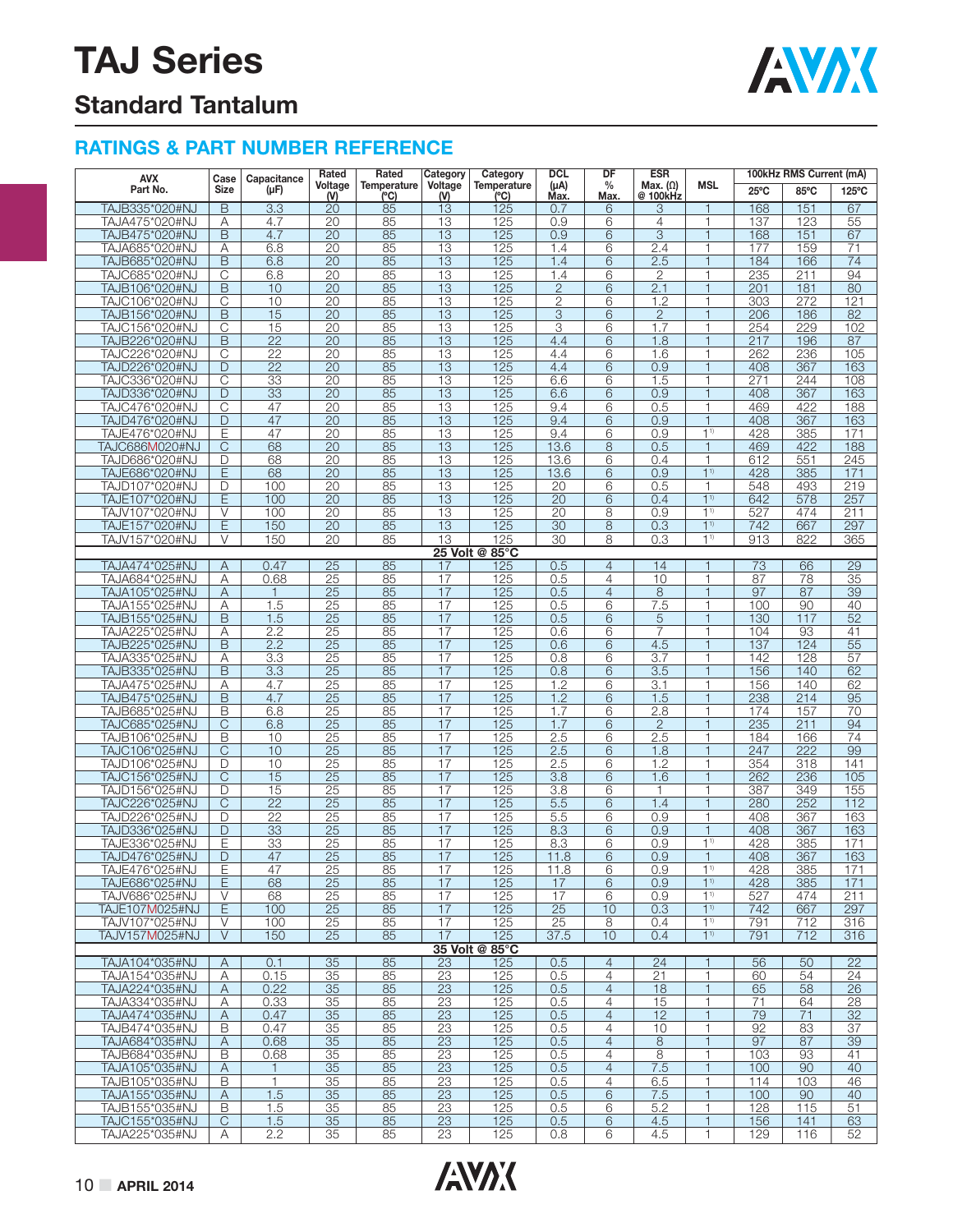

### **Standard Tantalum**

#### **RATINGS & PART NUMBER REFERENCE**

| <b>AVX</b>     | Case                                      | Capacitance         | Rated                   | Rated              | Category        | Category            | <b>DCL</b>        | DF                    | <b>ESR</b>                  |                          |                 | 100kHz RMS Current (mA) |                 |
|----------------|-------------------------------------------|---------------------|-------------------------|--------------------|-----------------|---------------------|-------------------|-----------------------|-----------------------------|--------------------------|-----------------|-------------------------|-----------------|
| Part No.       | <b>Size</b>                               | $(\mu F)$           | Voltage<br>$\mathsf{M}$ | Temperature<br>(C) | Voltage<br>(N)  | Temperature<br>(°C) | $(\mu A)$<br>Max. | $\frac{0}{0}$<br>Max. | Max. $(\Omega)$<br>@ 100kHz | <b>MSL</b>               | 25°C            | 85°C                    | 125°C           |
| TAJB225*035#NJ | $\overline{B}$                            | 2.2                 | 35                      | 85                 | 23              | 125                 | 0.8               | 6                     | 4.2                         | 1                        | 142             | 128                     | 57              |
| TAJC225*035#NJ | C                                         | 2.2                 | 35                      | 85                 | 23              | 125                 | 0.8               | 6                     | 3.5                         | 1                        | 177             | 160                     | 71              |
| TAJB335*035#NJ | $\mathsf B$                               | 3.3                 | 35                      | 85                 | 23              | 125                 | 1.2               | 6                     | 3.5                         | 1                        | 156             | 140                     | 62              |
| TAJC335*035#NJ | $\overline{\text{C}}$                     | $\overline{3.3}$    | $\overline{35}$         | $\overline{85}$    | $\overline{23}$ | 125                 | 1.2               | 6                     | 2.5                         | 1                        | 210             | 189                     | 84              |
| TAJB475*035#NJ | B                                         | 4.7                 | $\overline{35}$         | 85                 | 23              | 125                 | 1.6               | 6                     | 3.1                         | $\mathbf{1}$             | 166             | 149                     | 66              |
| TAJC475*035#NJ | $\overline{C}$                            | 4.7                 | 35                      | 85                 | 23              | 125                 | 1.6               | 6                     | 2.2                         | 1                        | 224             | 201                     | 89              |
| TAJD475*035#NJ | $\mathsf{D}$                              | 4.7                 | 35                      | 85                 | $\overline{23}$ | 125                 | 1.6               | 6                     | 1.5                         | $\mathbf{1}$             | 316             | 285                     | 126             |
| TAJC685*035#NJ | $\overline{\mathrm{C}}$                   | 6.8                 | $\overline{35}$         | 85                 | 23              | 125                 | 2.4               | 6                     | 1.8                         | 1                        | 247             | 222                     | 99              |
| TAJD685*035#NJ | $\mathsf{D}$                              | 6.8                 | 35                      | 85                 | 23              | 125                 | 2.4               | 6                     | 1.3                         | $\mathbf{1}$             | 340             | 306                     | 136             |
| TAJC106*035#NJ | C                                         | 10                  | 35                      | 85                 | $\overline{23}$ | 125                 | 3.5               | 6                     | 1.6                         | 1                        | 262             | 236                     | 105             |
| TAJD106*035#NJ | D                                         | 10                  | 35                      | 85                 | 23              | 125                 | 3.5               | 6                     | 1                           | 1                        | 387             | 349                     | 155             |
| TAJE106*035#NJ | E                                         | 10                  | 35                      | 85                 | 23              | 125                 | 3.5               | 6                     | 0.9                         | 1 <sup>1</sup>           | 428             | 385                     | 171             |
| TAJC156*035#NJ | $\overline{\mathbb{C}}$                   | 15                  | 35                      | 85                 | $\overline{23}$ | 125                 | 5.3               | 6                     | 1.4                         | $\mathbf{1}$             | 280             | 252                     | 112             |
| TAJD156*035#NJ | D                                         | 15                  | 35                      | 85                 | 23              | 125                 | 5.3               | 6                     | 0.9                         | 1                        | 408             | 367                     | 163             |
| TAJD226*035#NJ | $\mathsf{D}$                              | 22                  | 35                      | 85                 | 23              | 125                 | 7.7               | 6                     | 0.9                         | $\overline{\phantom{a}}$ | 408             | 367                     | 163             |
| TAJE226*035#NJ | E                                         | 22                  | 35                      | 85                 | 23              | 125                 | 7.7               | 6                     | 0.5                         | 11                       | 574             | 517                     | 230             |
| TAJD336*035#NJ | D                                         | 33                  | 35                      | 85                 | 23              | 125                 | 11.6              | 6                     | 0.9                         | $\mathbf{1}$             | 408             | 367                     | 163             |
| TAJE336*035#NJ | E                                         | 33                  | 35                      | 85                 | 23              | 125                 | 11.6              | 6                     | 0.9                         | 1 <sup>1</sup>           | 428             | 385                     | 171             |
| TAJV336*035#NJ | $\vee$                                    | 33                  | 35                      | 85                 | 23              | 125                 | 11.6              | 6                     | 0.5                         | 11                       | 707             | 636                     | 283             |
| TAJE476*035#NJ | Ε                                         | 47                  | 35                      | 85                 | 23              | 125                 | 16.5              | 6                     | 0.9                         | 11                       | 428             | 385                     | 171             |
| TAJV476*035#NJ | $\vee$                                    | 47                  | 35                      | 85                 | 23              | 125                 | 16.5              | 6                     | 0.4                         | 1 <sup>1</sup>           | 791             | 712                     | 316             |
| TAJV686*035#NJ | V                                         | 68                  | 35                      | 85                 | 23              | 125                 | 23.8              | 6                     | 0.5                         | 1 <sup>1</sup>           | 707             | 363                     | 283             |
|                |                                           |                     |                         |                    |                 | 50 Volt @ 85°C      |                   |                       |                             |                          |                 |                         |                 |
| TAJA104*050#NJ | Α                                         | 0.1                 | 50                      | 85                 | 33              | 125                 | 0.5               | $\overline{4}$        | $\overline{22}$             | 1                        | 58              | 53                      | 23              |
| TAJA154*050#NJ | Α                                         | 0.15                | 50                      | 85                 | $\overline{33}$ | 125                 | 0.5               | $\overline{4}$        | 15                          | $\overline{1}$           | $\overline{71}$ | 64                      | $\overline{28}$ |
| TAJB154*050#NJ | $\overline{B}$                            | 0.15                | 50                      | 85                 | 33              | 125                 | 0.5               | $\overline{4}$        | 17                          | $\mathbf{1}$             | $\overline{71}$ | 64                      | 28              |
| TAJA224*050#NJ | A                                         | 0.22                | 50                      | 85                 | 33              | 125                 | 0.5               | 4                     | 18                          | $\overline{1}$           | 65              | 58                      | 26              |
| TAJB224*050#NJ | $\overline{B}$                            | 0.22                | 50                      | 85                 | 33              | 125                 | 0.5               | $\overline{4}$        | 14                          | $\overline{\phantom{a}}$ | 78              | 70                      | 31              |
| TAJA334*050#NJ | A                                         | 0.33                | 50                      | 85                 | 33              | 125                 | 0.5               | $\overline{4}$        | 17                          | $\mathbf{1}$             | 66              | 60                      | 27              |
| TAJB334*050#NJ | B                                         | 0.33                | 50                      | 85                 | 33              | 125                 | 0.5               | $\overline{4}$        | 12                          | 1                        | 84              | 76                      | 34              |
| TAJA474*050#NJ | Α                                         | 0.47                | 50                      | 85                 | 33              | 125                 | 0.5               | 4                     | 9.5                         | 1                        | 89              | 80                      | 36              |
| TAJB474*050#NJ | B                                         | 0.47                | 50                      | 85                 | 33              | 125                 | 0.7               | $\overline{4}$        | 9.5                         | $\overline{\phantom{a}}$ | 95              | 85                      | 38              |
| TAJC474*050#NJ | C                                         | 0.47                |                         | 85                 | 33              | 125                 | 0.5               | 4                     | 8                           | 1                        | 117             |                         | 47              |
|                |                                           |                     | 50                      |                    |                 |                     |                   | $\overline{4}$        |                             | 1                        | 97              | 106                     | 39              |
| TAJA684*050#NJ | Α                                         | 0.68                | 50                      | 85                 | 33              | 125                 | 0.5               |                       | 7.9                         |                          |                 | 88                      |                 |
| TAJB684*050#NJ | B                                         | 0.68                | 50                      | 85                 | 33              | 125                 | 0.5               | 4                     | 8<br>$\overline{7}$         | 1<br>$\overline{1}$      | 103             | 93                      | 41              |
| TAJC684*050#NJ | $\overline{C}$                            | 0.68                | 50                      | 85                 | 33<br>33        | 125                 | 0.5               | $\overline{4}$<br>4   | 6.6                         | 1                        | 125             | 113<br>96               | 50<br>43        |
| TAJA105*050#NJ | Α                                         | 1<br>$\overline{1}$ | 50                      | 85                 |                 | 125                 | 0.5               | $\overline{6}$        |                             | $\overline{1}$           | 107<br>110      |                         | 44              |
| TAJB105*050#NJ | $\overline{\mathsf{B}}$                   |                     | 50                      | 85                 | 33              | 125                 | 0.5               |                       | 7                           |                          |                 | 99                      |                 |
| TAJC105*050#NJ | $\overline{C}$                            | $\overline{1}$      | 50                      | 85                 | 33              | 125                 | 0.5               | $\overline{4}$        | 5.5                         | 1                        | 141             | 127                     | 57              |
| TAJB155*050#NJ | $\overline{B}$<br>$\overline{\mathbb{C}}$ | 1.5                 | 50                      | 85                 | $\overline{33}$ | 125                 | 0.8               | $\overline{8}$        | 5.4                         | $\mathbf{1}$             | 125             | 113                     | $\overline{50}$ |
| TAJC155*050#NJ | D                                         | 1.5                 | 50                      | 85                 | $\overline{33}$ | 125                 | 0.8               | 6                     | 4.5<br>$\overline{4}$       | 1<br>$\overline{1}$      | 156             | 141                     | 63              |
| TAJD155*050#NJ |                                           | 1.5                 | 50                      | 85                 | $\overline{33}$ | 125                 | 0.8               | 6                     |                             |                          | 194             | 174                     | 77              |
| TAJB225*050#NJ | B                                         | 2.2                 | 50                      | 85                 | 33              | 125                 | 1.1               | 8                     | 4.5                         | 1                        | 137             | 124                     | 55              |
| TAJC225*050#NJ | $\mathsf{C}$                              | 2.2                 | 50                      | 85                 | 33              | 125                 | 1.1               | 8                     | 2.5                         | $\mathbf{1}$             | 210             | 189                     | 84              |
| TAJD225*050#NJ | D                                         | 2.2                 | 50                      | 85                 | 33              | 125                 | 1.1               | 6                     | 2.5                         | 1                        | 245             | 220                     | 98              |
| TAJC335*050#NJ | $\overline{\mathrm{C}}$                   | 3.3                 | 50                      | 85                 | 33              | 125                 | 1.6               | 6                     | 2.5                         | $\mathbf{1}$             | 210             | 189                     | 84              |
| TAJD335*050#NJ | D                                         | 3.3                 | 50                      | 85                 | 33              | 125                 | 1.7               | 6                     | 2                           | 1                        | 274             | 246                     | 110             |
| TAJC475*050#NJ | $\overline{C}$                            | 4.7                 | 50                      | 85                 | 33              | 125                 | 0.5               | $\overline{4}$        | 1.4                         | $\mathbf{1}$             | 280             | 252                     | 112             |
| TAJD475*050#NJ | D                                         | 4.7                 | 50                      | 85                 | 33              | 125                 | 2.4               | 6                     | 1.4                         | 1                        | 327             | 295                     | 131             |
| TAJC685*050#NJ | $\mathsf{C}$                              | 6.8                 | 50                      | 85                 | 33              | 125                 | 3.4               | 6                     | $\mathbf{1}$                | 1                        | 332             | 298                     | 133             |
| TAJD685*050#NJ | D                                         | 6.8                 | 50                      | 85                 | 33              | 125                 | 3.4               | 6                     | $\mathbf{1}$                | 1                        | 387             | 349                     | 155             |
| TAJD106*050#NJ | $\mathsf{D}$                              | 10                  | 50                      | 85                 | 33              | 125                 | 5                 | 6                     | 0.8                         | $\mathbf{1}$             | 433             | 390                     | 173             |
| TAJE106*050#NJ | Ε                                         | 10                  | 50                      | 85                 | 33              | 125                 | 5                 | 6                     | 1                           | 11                       | 406             | 366                     | 162             |
| TAJV106*050#NJ | $\vee$                                    | 10                  | 50                      | 85                 | 33              | 125                 | 5                 | 6                     | 0.65                        | 1 <sup>1</sup>           | 620             | 558                     | 248             |
| TAJD156*050#NJ | D                                         | 15                  | 50                      | 85                 | 33              | 125                 | 7.5               | 6                     | 0.6                         | $\mathbf{1}$             | 500             | 450                     | 200             |
| TAJE156*050#NJ | Ε                                         | 15                  | 50                      | 85                 | $\overline{33}$ | 125                 | 7.5               | 6                     | 0.6                         | 11)                      | 524             | 472                     | 210             |
| TAJV156*050#NJ | $\vee$                                    | 15                  | 50                      | 85                 | $\overline{33}$ | 125                 | 7.5               | 6                     | 0.6                         | 1 <sup>1</sup>           | 645             | 581                     | 258             |
| TAJV226*050#NJ | $\overline{\vee}$                         | $\overline{22}$     | 50                      | 85                 | $\overline{33}$ | 125                 | 11                | $\overline{8}$        | 0.6                         | 1 <sup>1</sup>           | 645             | 581                     | 258             |

11) – Dry pack option (see How to order) recommended for reduction of stress during soldering. Dry pack parts should be treated as MSL 3. Moisture Sensitivity Level (MSL) is defined according to J-STD-020.

**For AEC-Q200 availability, please contact AVX.**

All technical data relates to an ambient temperature of +25°C. Capacitance and DF are measured at 120Hz, 0.5V RMS with a maximum DC bias of 2.2 volts. DCL is measured at rated voltage after 5 minutes.

For typical weight and composition see page 202.

**NOTE: AVX reserves the right to supply a higher voltage rating or tighter tolerance part in the same case size, to the same reliability standards.**

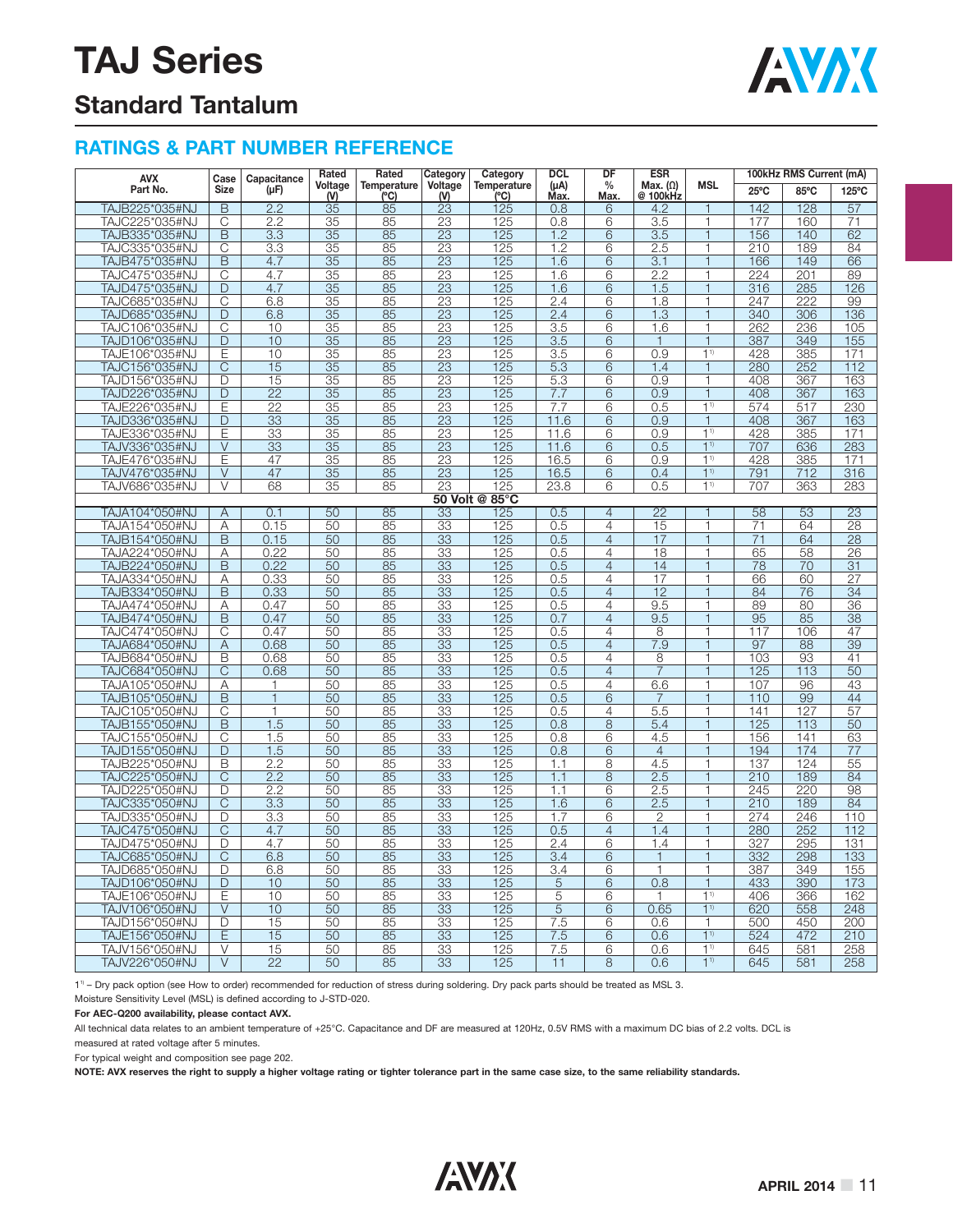### **Standard Tantalum**



#### **QUALIFICATION TABLE**

| <b>TEST</b>        |                     |                                                                                                               |                     | TAJ series (Temperature range -55°C to +125°C) |                   |                                    |                 |                            |                              |                 |  |  |
|--------------------|---------------------|---------------------------------------------------------------------------------------------------------------|---------------------|------------------------------------------------|-------------------|------------------------------------|-----------------|----------------------------|------------------------------|-----------------|--|--|
|                    |                     | <b>Condition</b>                                                                                              |                     |                                                |                   | <b>Characteristics</b>             |                 |                            |                              |                 |  |  |
|                    |                     | Determine after application of rated voltage for 2000<br>+48/-0 hours at 85±2°C and then leaving 1-2 hours at |                     | Visual examination                             | no visible damage |                                    |                 |                            |                              |                 |  |  |
|                    |                     | room temperature. Also determine of 125°C tempera-                                                            |                     | <b>DCL</b>                                     |                   | 1.25 x initial limit               |                 |                            |                              |                 |  |  |
| <b>Endurance</b>   |                     | ture, category voltage for 2000 +48/-0 hours and<br>then leaving 1-2 hours at room temperature. Power         |                     | $\Delta C/C$                                   |                   | within $\pm 10\%$ of initial value |                 |                            |                              |                 |  |  |
|                    |                     | supply impedance to be $\leq 0.1 \Omega/N$ .                                                                  |                     | DF                                             |                   | initial limit                      |                 |                            |                              |                 |  |  |
|                    |                     |                                                                                                               |                     | Visual examination                             |                   | no visible damage                  |                 |                            |                              |                 |  |  |
|                    |                     | Determine after storage without applied voltage<br>at 65±2°C and 95±2% relative humidity for 500              |                     | <b>DCL</b>                                     |                   | initial limit                      |                 |                            |                              |                 |  |  |
| <b>Humidity</b>    | temperature.        | hours and then recovery 1-2 hours at room                                                                     |                     | $\Delta C/C$                                   |                   | within $\pm 10\%$ of initial value |                 |                            |                              |                 |  |  |
|                    |                     |                                                                                                               |                     | DF                                             |                   | $1.2 \times$ initial limit         |                 |                            |                              |                 |  |  |
|                    | Step                | Temperature°C<br>$+20+2$                                                                                      | Duration(min)<br>15 |                                                | $+20^{\circ}$ C   | $-55^{\circ}$ C                    | $+20^{\circ}$ C | $+85^{\circ}$ C            | $+125^{\circ}$ C             | $+20^{\circ}$ C |  |  |
| <b>Temperature</b> | $\overline{c}$<br>3 | $-55+0/-3$<br>$+20+2$                                                                                         | 15<br>15            | <b>DCL</b>                                     | $IL^*$            | n/a                                | $IL^*$          |                            | $10 \times I$ L*  12.5 x IL* | IL*             |  |  |
| <b>Stability</b>   | $\overline{4}$      | $+85+3/-0$                                                                                                    | 15                  | $\Delta C/C$                                   | n/a               | $+0/-10%$                          | ±5%             |                            | $+10/-0\%$ +12/-0%           | ±5%             |  |  |
|                    | 5<br>6              | $+125+3/-0$<br>$+20+2$                                                                                        | 15<br>15            | DF                                             | $IL^*$            | $1.5 \times \mathsf{IL}^*$         | $IL^*$          | $1.5 \times \mathsf{IL}^*$ | $2 \times 11^{*}$            | $IL^*$          |  |  |
|                    |                     | Test temperature: 125°C+3/0°C<br>Test voltage: Category voltage at 125°C                                      |                     | Visual examination                             |                   | no visible damage                  |                 |                            |                              |                 |  |  |
| <b>Surge</b>       |                     | Surge voltage: 1.3 x category voltage at 125°C<br>Series protection resistance 1000±100Ω                      |                     | <b>DCL</b>                                     |                   | initial limit                      |                 |                            |                              |                 |  |  |
| <b>Voltage</b>     |                     | Discharge resistance: 1000Ω<br>Number of cycles: 1000x                                                        |                     | $\Delta C/C$                                   |                   | within $\pm 5\%$ of initial value  |                 |                            |                              |                 |  |  |
|                    |                     | Cycle duration: 6 min; 30 sec charge,<br>5 min 30 sec discharge                                               |                     | DF                                             | initial limit     |                                    |                 |                            |                              |                 |  |  |

\*Initial Limit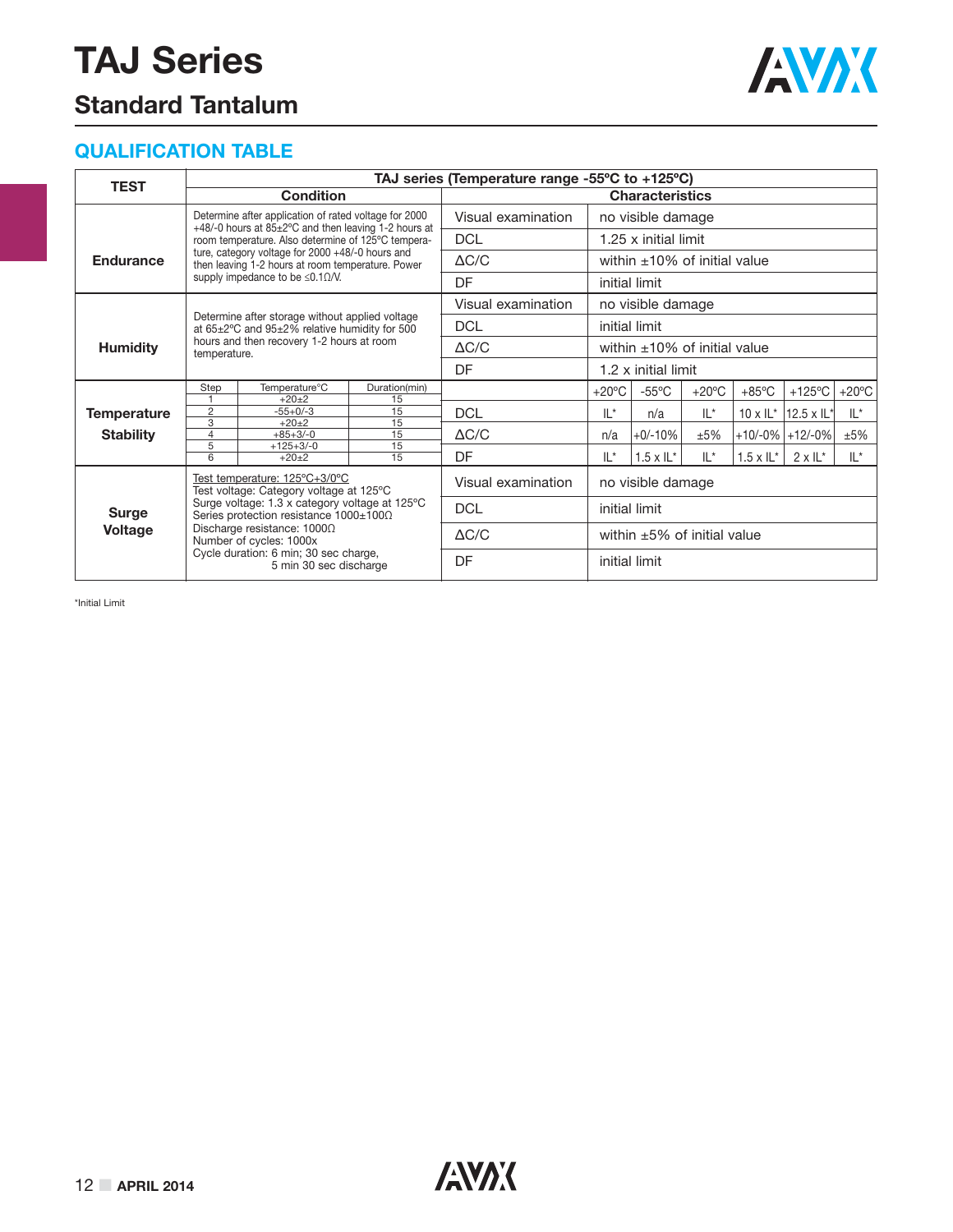

### **Standard Tantalum - Automotive Product Range**

#### **TAJ AUTOMOTIVE RANGE CAPACITANCE AND RATED VOLTAGE RANGE (LETTER DENOTES CASE SIZE)**

|                      | Capacitance       |                                |                       |                                  | Rated voltage DC $(V_{\rm R})$ to 85°C |                            |                            |                                                 |
|----------------------|-------------------|--------------------------------|-----------------------|----------------------------------|----------------------------------------|----------------------------|----------------------------|-------------------------------------------------|
| μF                   | Code              | $6.3V$ (J)                     | 10V (A)               | 16V (C)                          | 20V (D)                                | 25V (E)                    | 35V (V)                    | 50V (T)                                         |
| 0.10<br>0.15<br>0.22 | 104<br>154<br>224 |                                |                       |                                  |                                        |                            |                            | $\overline{A}$                                  |
| 0.33<br>0.47<br>0.68 | 334<br>474<br>684 |                                |                       |                                  |                                        | A<br>A                     | Α<br>Α<br>Α                | $\overline{A}$<br>$\mathsf{A/B}$<br>$\mathsf B$ |
| 1.0<br>1.5<br>2.2    | 105<br>155<br>225 |                                | $\mathsf{A}$          | $\overline{A}$<br>$\overline{A}$ | A<br>$\overline{A}$<br>A/B             | A<br>$\overline{A}$<br>A/B | A/B<br>A/B<br>B/C          | $\rm{B/C}$<br>$\mathsf{C}$<br>C/D               |
| 3.3<br>4.7<br>6.8    | 335<br>475<br>685 | $\overline{A}$                 | A/B<br>A/B            | A/B<br>A/B<br>A/B                | A/B<br>A/B<br>B/C                      | B<br>B/C<br>B/C            | B/C<br>B/C/D<br>C/D        | C/D<br>C/D<br>$\mathsf{D}$                      |
| 10<br>15<br>22       | 106<br>156<br>226 | A/B<br>$\overline{A}$<br>A/B/C | A/B<br>A/B/C<br>A/B/C | A/B/C<br>B/C<br>B/C/D            | B/C<br>B/C<br>C/D                      | C/D<br>C/D<br>C/D          | C/D<br>$\mathsf{D}$<br>D/E | D/E<br>E                                        |
| 33<br>47<br>68       | 336<br>476<br>686 | A/B<br>B/C<br>B/C              | B/C<br>B/C/D<br>C/D   | C/D<br>C/D<br>C/D                | C/D<br>D<br>D/E                        | D<br>D/E                   | Ε                          |                                                 |
| 100<br>150<br>220    | 107<br>157<br>227 | C/D<br>C/D<br>D                | C/D<br>D/E<br>D/E     | D/E<br>E.                        | E                                      |                            |                            |                                                 |
| 330<br>470<br>680    | 337<br>477<br>687 | D/E<br>D/E<br>Ε                | Ε                     |                                  |                                        |                            |                            |                                                 |

Not recommended for new designs, higher voltage or smaller case size substitution are offered.

Released codes

Engineering samples - please contact manufacturer

Note: Voltage ratings are minimum values. AVX reserves the right to supply higher ratings in the same case size, to the same reliability standards.

#### **HOW TO ORDER**

| <b>TAJ</b>  |                                        | 106                                                                                                                                                    | М                                                    | 035                                                                                                                                                    |                                                                                              | ΝJ                                                         |                                                            |
|-------------|----------------------------------------|--------------------------------------------------------------------------------------------------------------------------------------------------------|------------------------------------------------------|--------------------------------------------------------------------------------------------------------------------------------------------------------|----------------------------------------------------------------------------------------------|------------------------------------------------------------|------------------------------------------------------------|
|             |                                        |                                                                                                                                                        |                                                      |                                                                                                                                                        |                                                                                              |                                                            |                                                            |
| <b>Type</b> | <b>Case Size</b><br>See table<br>above | <b>Capacitance Code</b><br>pF code: 1st two digits<br>represent significant figures,<br>3rd digit represents multiplier<br>(number of zeros to follow) | <b>Tolerance</b><br>$K = \pm 10\%$<br>$M = \pm 20\%$ | <b>Rated DC Voltage</b><br>$006 = 6.3$ Vdc<br>$025 = 25$ Vdc<br>$035 = 35$ Vdc<br>$010 = 10$ Vdc<br>$016 = 16$ Vdc<br>$050 = 50$ Vdc<br>$020 = 20$ Vdc | Packaging<br>$T =$ Automotive Lead Free<br>7" Reel<br>$U =$ Automotive Lead Free<br>13" Reel | <b>Specification</b><br><b>Suffix</b><br>$NJ = Std Suffix$ | <b>Drv Pack</b><br>Option<br>(D.E case sizes<br>mandatory) |
|             |                                        |                                                                                                                                                        |                                                      |                                                                                                                                                        |                                                                                              |                                                            |                                                            |

#### **TECHNICAL SPECIFICATIONS**

| Technical Data:                 |                       | All technical data relate to an ambient temperature of $+25^{\circ}$ C |                                |    |    |    |    |    |                                                                                              |  |  |  |
|---------------------------------|-----------------------|------------------------------------------------------------------------|--------------------------------|----|----|----|----|----|----------------------------------------------------------------------------------------------|--|--|--|
| Capacitance Range:              |                       |                                                                        | 0.22 $\mu$ F to 680 $\mu$ F    |    |    |    |    |    |                                                                                              |  |  |  |
| Capacitance Tolerance:          |                       |                                                                        | $±10\%; ±20\%$                 |    |    |    |    |    |                                                                                              |  |  |  |
| Rated Voltage $(V_R)$           | $\leq +85^{\circ}C$ : | 6.3                                                                    | 10                             | 16 | 20 | 25 | 35 | 50 |                                                                                              |  |  |  |
| Category Voltage $(V_C)$        | $\leq$ +125°C:        | 4                                                                      |                                | 10 | 13 | 17 | 23 | 33 |                                                                                              |  |  |  |
| Surge Voltage (V <sub>s</sub> ) | $\leq +85^{\circ}$ C: | 8                                                                      | 13                             | 20 | 26 | 32 | 46 | 65 |                                                                                              |  |  |  |
| Surge Voltage $(V_s)$           | $\leq$ +125°C:        | 5                                                                      | 8                              | 13 | 16 | 20 | 28 | 40 |                                                                                              |  |  |  |
| Temperature Range:              |                       | -55 $\degree$ C to +125 $\degree$ C                                    |                                |    |    |    |    |    |                                                                                              |  |  |  |
| Environmental Classification:   |                       |                                                                        | 55/125/56 (IEC 68-2)           |    |    |    |    |    |                                                                                              |  |  |  |
| Reliability:                    |                       |                                                                        |                                |    |    |    |    |    | 1% per 1000 hours at 85°C, $V_R$ with 0.1 $\Omega$ /V series impedance, 60% confidence level |  |  |  |
| Termination Finished:           |                       | Sn Plating (standard), Gold and SnPb Plating upon request              |                                |    |    |    |    |    |                                                                                              |  |  |  |
|                                 |                       |                                                                        | Meets requirements of AEC-Q200 |    |    |    |    |    |                                                                                              |  |  |  |



**LEAD-FREE COMPATIBLE COMPONENT**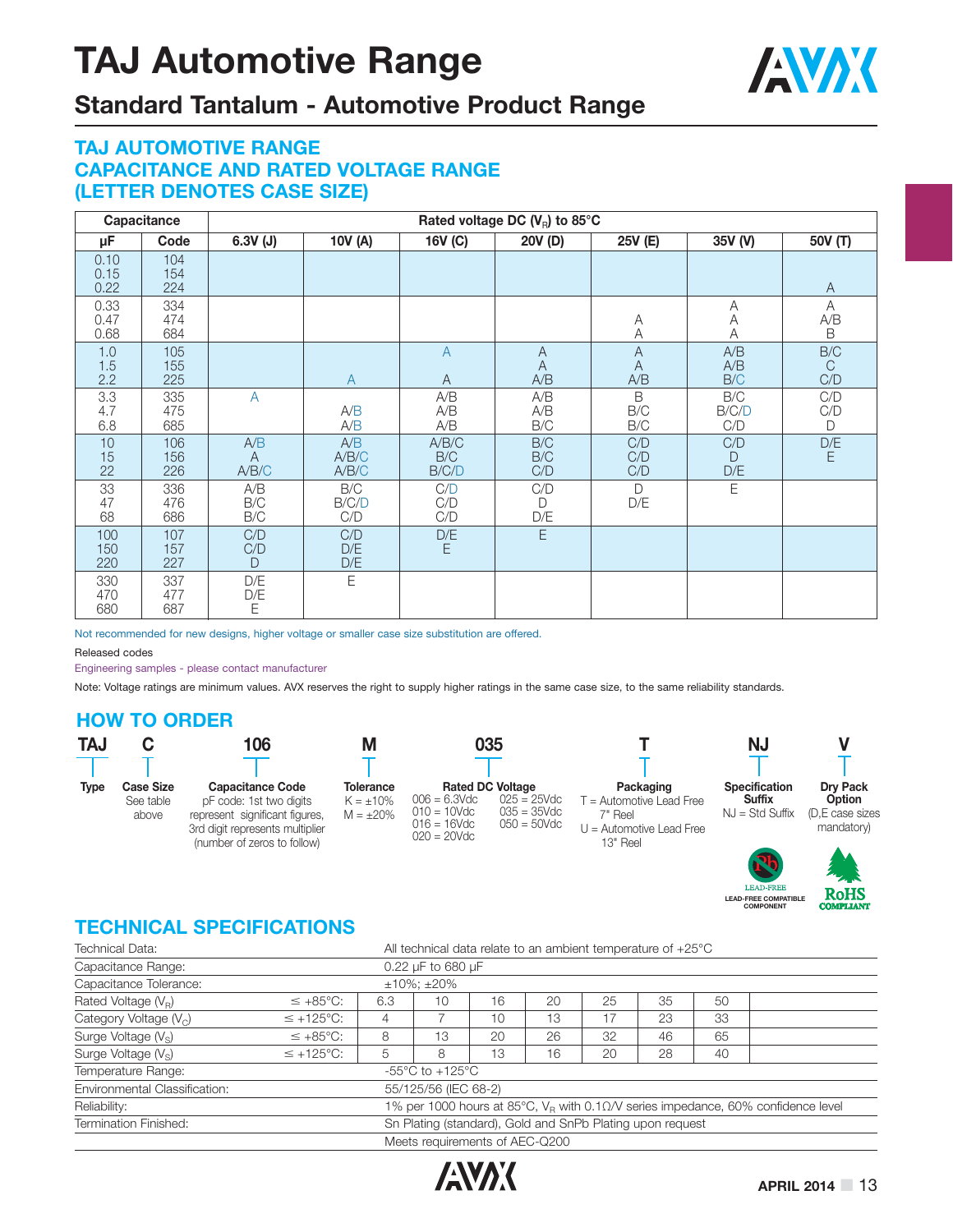

## **Standard Tantalum - Automotive Product Range**

| <b>AVX</b>                         | Case           | Capacitance                        | Rated          | Rated               | Category                         | Category            | <b>DCL</b>        | DF             | <b>ESR</b>                  |                     |                  | 100kHz RMS Current (mA) |            |
|------------------------------------|----------------|------------------------------------|----------------|---------------------|----------------------------------|---------------------|-------------------|----------------|-----------------------------|---------------------|------------------|-------------------------|------------|
| Part No.                           | <b>Size</b>    | $(\mu F)$                          | Voltage<br>(9) | Temperature<br>(°C) | Voltage<br>$(V)$                 | Temperature<br>(°C) | $(\mu A)$<br>Max. | $\%$<br>Max.   | Max. $(\Omega)$<br>@ 100kHz | <b>MSL</b>          | $25^{\circ}$ C   | 85°C                    | 125°C      |
|                                    |                |                                    |                |                     |                                  | 6.3 Volt @ 85°C     |                   |                |                             |                     |                  |                         |            |
| TAJA335*006TNJ                     | A              | 3.3                                | 6.3            | 85                  | 4                                | 125                 | 0.5               | 6              |                             |                     | 104              | 93                      | 41         |
| TAJA106*006TNJ                     | Α              | 10                                 | 6.3            | 85                  | $\overline{4}$                   | 125                 | 0.6               | 6              | 4                           | 1                   | 137              | 123                     | 55         |
| TAJB106*006TNJ                     | B              | 10                                 | 6.3            | 85                  | $\overline{4}$                   | 125                 | 0.6               | 6              | $\overline{3}$              | 1                   | 168              | 151                     | 67         |
| TAJA156*006TNJ                     | Α              | 15<br>$\overline{22}$              | 6.3            | 85<br>85            | $\overline{4}$<br>$\overline{4}$ | 125<br>125          | 0.9<br>1.4        | 6<br>6         | $\overline{3.5}$<br>3       | 1<br>$\mathbf{1}$   | 146<br>158       | 132<br>142              | 59<br>63   |
| TAJA226*006TNJ<br>TAJB226*006TNJ   | A<br>B         | $\overline{22}$                    | 6.3<br>6.3     | 85                  | $\overline{4}$                   | 125                 | 1.4               | 6              | 2.5                         | 1                   | 184              | 166                     | 74         |
| TAJC226*006TNJ                     | C              | $\overline{22}$                    | 6.3            | 85                  | $\overline{4}$                   | 125                 | 1.4               | 6              | $\overline{2}$              |                     | 235              | 211                     | 94         |
| TAJA336*006TNJ                     | Α              | 33                                 | 6.3            | 85                  | 4                                | 125                 | 2.1               | 8              | 2.2                         | 1                   | 185              | 166                     | 74         |
| TAJB336*006TNJ                     | B              | 33                                 | 6.3            | 85                  | $\overline{4}$                   | 125                 | 2.1               | 6              | 2.2                         | $\overline{1}$      | 197              | 177                     | 79         |
| TAJB476*006TNJ                     | B              | 47                                 | 6.3            | 85                  | 4                                | 125                 | 3                 | 6              | 2                           | 1                   | 206              | 186                     | 82         |
| TAJC476*006TNJ                     | C              | 47                                 | 6.3            | 85                  | $\overline{4}$                   | 125                 | 3                 | 6              | 1.6                         | 1                   | 262              | 236                     | 105        |
| TAJB686*006TNJ                     | B              | 68                                 | 6.3            | 85                  | $\overline{4}$                   | 125                 | $\overline{4}$    | 8              | 0.9                         | 1                   | 307              | 277                     | 123        |
| <b>TAJC686*006TNJ</b>              | C              | 68                                 | 6.3            | 85                  | $\overline{4}$                   | 125                 | 4.3               | 6              | 1.5                         | $\mathbf{1}$        | 271              | 244                     | 108        |
| TAJC107*006TNJ                     | C              | 100                                | 6.3            | 85                  | 4                                | 125                 | 6.3               | 6              | 0.9                         | 1                   | 350              | 315                     | 140        |
| TAJD107*006TNJV<br>TAJC157*006TNJ  | D<br>C         | 100<br>150                         | 6.3<br>6.3     | 85<br>85            | $\overline{4}$<br>$\overline{4}$ | 125<br>125          | 6.3<br>9.5        | 6<br>6         | 0.9<br>1.3                  | $\overline{3}$<br>1 | 408<br>291       | 367<br>262              | 163<br>116 |
| TAJD157*006TNJV                    | D              | 150                                | 6.3            | 85                  | $\overline{4}$                   | 125                 | 9.5               | 6              | 0.9                         | 3                   | 408              | 367                     | 163        |
| TAJD227*006TNJV                    | D              | 220                                | 6.3            | 85                  | $\overline{4}$                   | 125                 | 13.9              | 8              | 0.4                         | 3                   | 612              | 551                     | 245        |
| TAJD337*006TNJV                    | D              | 330                                | 6.3            | 85                  | $\overline{4}$                   | 125                 | 20.8              | 8              | 0.4                         | 3                   | 612              | 551                     | 245        |
| TAJE337*006TNJV                    | E              | 330                                | 6.3            | 85                  | 4                                | 125                 | 20.8              | 8              | 0.4                         | 3                   | 642              | 578                     | 257        |
| TAJD477*006TNJV                    | D              | 470                                | 6.3            | 85                  | $\overline{4}$                   | 125                 | 28                | 12             | 0.4                         | 3                   | 612              | 551                     | 245        |
| TAJE477*006TNJV                    | Ε              | 470                                | 6.3            | 85                  | 4                                | 125                 | 28                | 10             | 0.4                         | 3                   | 642              | 578                     | 257        |
| <b>TAJE687*006TNJV</b>             | Ε              | 680                                | 6.3            | 85                  | $\overline{4}$                   | 125                 | 42.8              | 10             | 0.5                         | 3                   | 574              | 517                     | 230        |
|                                    |                |                                    |                |                     |                                  | 10 Volt @ 85°C      |                   |                |                             |                     |                  |                         |            |
| TAJA225*010TNJ<br>TAJA475*010TNJ   | A<br>Α         | 2.2<br>4.7                         | 10<br>10       | 85<br>85            | $\overline{7}$                   | 125<br>125          | 0.5<br>0.5        | 6<br>6         | 5                           | 1                   | 104<br>122       | 93<br>110               | 41<br>49   |
| TAJB475*010TNJ                     | B              | 4.7                                | 10             | 85                  | $\overline{7}$                   | 125                 | 0.5               | 6              | $\overline{4}$              | 1                   | 146              | 131                     | 58         |
| <b>TAJA685*010TNJ</b>              | Α              | 6.8                                | 10             | 85                  | 7                                | 125                 | 0.7               | 6              | 4                           | 1                   | 137              | 123                     | 55         |
| TAJB685*010TNJ                     | B              | 6.8                                | 10             | 85                  | 7                                | 125                 | 0.7               | 6              | 3                           | 1                   | 168              | 151                     | 67         |
| TAJA106*010TNJ                     | Α              | 10                                 | 10             | 85                  | 7                                | 125                 | 1                 | 6              | 3                           | 1                   | 158              | 142                     | 63         |
| TAJB106*010TNJ                     | B              | 10                                 | 10             | 85                  | 7                                | 125                 | $\mathbf{1}$      | 6              | 2.1                         |                     | $\overline{201}$ | 181                     | 80         |
| TAJA156*010TNJ                     | Α              | 15                                 | 10             | 85                  | $\overline{7}$                   | 125                 | 1.5               | 6              | 3.2                         | 1                   | 153              | 138                     | 61         |
| TAJB156*010TNJ                     | B              | 15                                 | 10             | 85                  | $\overline{7}$                   | 125                 | 1.5               | 6              | 2.8                         | $\overline{1}$      | 174              | 157                     | 70         |
| TAJC156*010TNJ                     | С              | 15                                 | 10             | 85                  | 7                                | 125                 | 1.5               | 6              | 2                           | 1                   | 235              | 211                     | 94         |
| TAJA226*010TNJ                     | A              | $\overline{22}$                    | 10             | 85                  | $\overline{7}$                   | 125                 | 2.2               | 8              | 3                           | $\mathbf{1}$        | 158              | 142                     | 63         |
| TAJB226*010TNJ                     | B<br>C         | $\overline{22}$<br>$\overline{22}$ | 10<br>10       | 85<br>85            | $\overline{7}$<br>7              | 125<br>125          | 2.2               | 6<br>6         | 2.4<br>1.8                  | 1<br>$\overline{1}$ | 188<br>247       | 169<br>222              | 75         |
| TAJC226*010TNJ<br>TAJB336*010TNJ   | B              | 33                                 | 10             | 85                  | $\overline{7}$                   | 125                 | 2.2<br>3.3        | 6              | 1.8                         | 1                   | 217              | 196                     | 99<br>87   |
| <b>TAJC336*010TNJ</b>              | $\overline{C}$ | $\overline{33}$                    | 10             | 85                  | $\overline{7}$                   | 125                 | $\overline{3.3}$  | 6              | 1.6                         | $\mathbf{1}$        | 262              | 236                     | 105        |
| TAJB476*010TNJ                     | B              | 47                                 | 10             | 85                  | 7                                | 125                 | 4.7               | 8              | 1                           | 1                   | 292              | 262                     | 117        |
| TAJC476*010TNJ                     | $\mathsf{C}$   | 47                                 | 10             | 85                  | $\overline{7}$                   | 125                 | 4.7               | 6              | 1.2                         | $\mathbf{1}$        | 303              | 272                     | 121        |
| TAJD476*010TNJV                    | D              | 47                                 | 10             | 85                  | 7                                | 125                 | 4.7               | 6              | 0.4                         | 3                   | 612              | 551                     | 245        |
| TAJC686*010TNJ                     | C              | 68                                 | 10             | 85                  | 7                                | 125                 | 6.8               | 6              | 1.3                         | $\mathbf{1}$        | 291              | 262                     | 116        |
| TAJD686*010TNJV                    | D              | 68                                 | 10             | 85                  | $\overline{7}$                   | 125                 | 6.8               | 6              | 0.9                         | 3                   | 408              | 367                     | 163        |
| TAJC107*010TNJ                     | $\mathsf C$    | 100                                | 10             | 85                  | $\overline{7}$                   | 125                 | 10                | 8              | 1.2                         | $\mathbf{1}$        | 303              | 272                     | 121        |
| TAJD107*010TNJV                    | D              | 100                                | 10             | 85                  | 7                                | 125                 | 10                | 6              | 0.9                         | 3                   | 408              | 367                     | 163        |
| TAJD157*010TNJV                    | D<br>E         | 150                                | 10<br>10       | 85<br>85            | 7<br>$\overline{7}$              | 125                 | 15<br>15          | 8              | 0.9                         | 3<br>3              | 408<br>428       | 367<br>385              | 163        |
| TAJE157*010TNJV<br>TAJD227*010TNJV | D              | 150<br>220                         | 10             | 85                  |                                  | 125<br>125          | $\overline{22}$   | 8<br>8         | 0.9<br>0.5                  | 3                   | 548              | 493                     | 171<br>219 |
| TAJE227*010TNJV                    | Ε              | 220                                | 10             | 85                  | 7                                | 125                 | 22                | 8              | 0.5                         | 3                   | 574              | 517                     | 230        |
| TAJE337*010TNJV                    | E              | 330                                | 10             | 85                  | $\overline{7}$                   | 125                 | 33                | 8              | 0.9                         | 3                   | 428              | 385                     | 171        |
|                                    |                |                                    |                |                     |                                  | 16 Volt @ 85°C      |                   |                |                             |                     |                  |                         |            |
| <b>TAJA105*016TNJ</b>              | A              | $\mathbf{1}$                       | 16             | 85                  | 10                               | 125                 | 0.5               | $\overline{4}$ | 11                          | 1.                  | 83               | 74                      | 33         |
| TAJA225*016TNJ                     | Α              | 2.2                                | 16             | 85                  | 10                               | 125                 | 0.5               | 6              | 6.5                         | $\mathbf{1}$        | 107              | 97                      | 43         |
| TAJA335*016TNJ                     | Α              | 3.3                                | 16             | 85                  | 10                               | 125                 | 0.5               | 6              | 5                           | $\mathbf{1}$        | 122              | 110                     | 49         |
| TAJB335*016TNJ                     | B              | 3.3                                | 16             | 85                  | 10                               | 125                 | 0.5               | 6              | 4.5                         | $\mathbf{1}$        | 137              | 124                     | 55         |
| TAJA475*016TNJ                     | A              | 4.7                                | 16             | 85                  | 10                               | 125                 | 0.8               | 6              | $\overline{4}$              | $\mathbf{1}$        | 137              | 123                     | 55         |
| TAJB475*016TNJ                     | $\overline{B}$ | 4.7                                | 16             | 85                  | 10                               | 125                 | 0.8               | 6              | 3.5                         | $\mathbf{1}$        | 156              | 140                     | 62         |
| TAJA685*016TNJ<br>TAJB685*016TNJ   | A<br>B         | 6.8<br>6.8                         | 16<br>16       | 85<br>85            | 10<br>10                         | 125<br>125          | 1.1<br>1.1        | 6<br>6         | 3.5<br>2.5                  | $\mathbf{1}$<br>1   | 146<br>184       | 132<br>166              | 59<br>74   |
| UAT016*0016 TAJ                    | Α              | 10                                 | 16             | 85                  | 10                               | 125                 | 1.6               | 6              | 3                           | $\mathbf{1}$        | 158              | 142                     | 63         |
| TAJB106*016TNJ                     | В              | 10                                 | 16             | 85                  | 10                               | 125                 | 1.6               | 6              | 2.8                         | 1                   | 174              | 157                     | 70         |
| TAJC106*016TNJ                     | $\mathsf{C}$   | 10                                 | 16             | 85                  | 10                               | 125                 | 1.6               | 6              | 2                           | $\mathbf{1}$        | 235              | 211                     | 94         |
| TAJB156*016TNJ                     | B              | 15                                 | 16             | 85                  | 10                               | 125                 | 2.4               | 6              | 2.5                         | $\mathbf{1}$        | 184              | 166                     | 74         |
| TAJC156*016TNJ                     | $\overline{C}$ | 15                                 | 16             | 85                  | 10                               | 125                 | 2.4               | 6              | 1.8                         | $\mathbf{1}$        | 247              | 222                     | 99         |
| TAJB226*016TNJ                     | B              | 22                                 | 16             | 85                  | 10                               | 125                 | 3.5               | 6              | 2.3                         | $\mathbf{1}$        | 192              | 173                     | 77         |
| TAJC226*016TNJ                     | C              | $\overline{22}$                    | 16             | 85                  | 10                               | 125                 | 3.5               | 6              | $\mathbf{1}$                | $\mathbf{1}$        | 332              | 298                     | 133        |
| TAJD226*016TNJV                    | D              | 22                                 | 16             | 85                  | 10                               | 125                 | 3.5               | 6              | 1.1                         | 3                   | 369              | 332                     | 148        |
| TAJC336*016TNJ                     | $\mathsf{C}$   | 33                                 | 16             | 85                  | 10                               | 125                 | 5.3               | 6              | 1.5                         | $\mathbf{1}$        | 271              | 244                     | 108        |
| TAJD336*016TNJV                    | D              | 33                                 | 16             | 85                  | 10                               | 125                 | 5.3               | 6              | 0.9                         | 3                   | 408              | 367                     | 163        |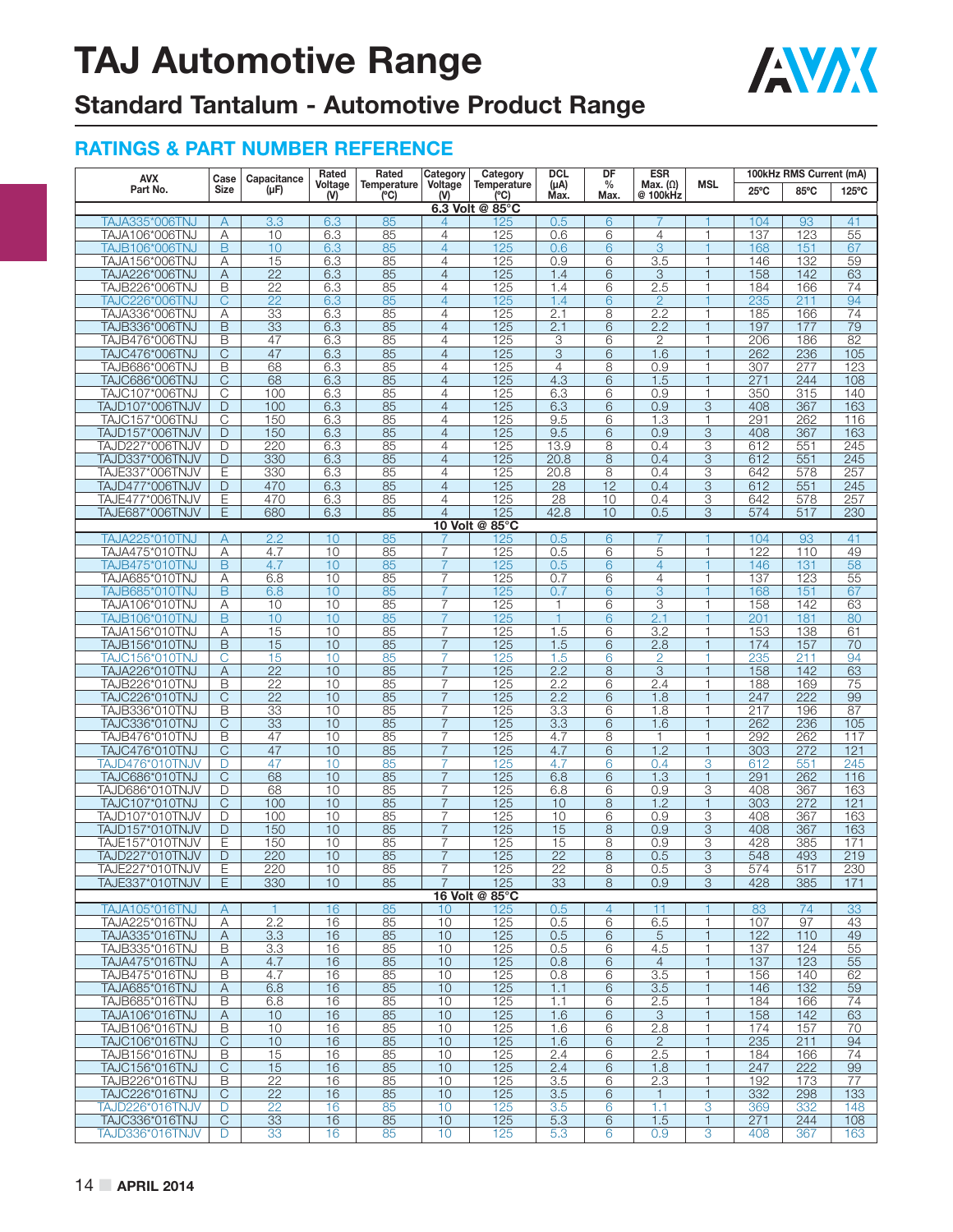

## **Standard Tantalum - Automotive Product Range**

| <b>AVX</b>                       | Case                         | Capacitance     | Rated                 | Rated               | Category              | Category                  | <b>DCL</b>        | DF                    | <b>ESR</b>                  |                              | 100kHz RMS Current (mA) |            |                       |
|----------------------------------|------------------------------|-----------------|-----------------------|---------------------|-----------------------|---------------------------|-------------------|-----------------------|-----------------------------|------------------------------|-------------------------|------------|-----------------------|
| Part No.                         | <b>Size</b>                  | $(\mu F)$       | Voltage<br>$(V)$      | Temperature<br>(°C) | Voltage<br>(N)        | <b>Temperature</b><br>(C) | $(\mu A)$<br>Max. | $\frac{0}{0}$<br>Max. | Max. $(\Omega)$<br>@ 100kHz | <b>MSL</b>                   | $25^{\circ}$ C          | 85°C       | 125°C                 |
| <b>TAJC476*016TNJ</b>            | $\overline{\mathbb{C}}$      | 47              | 16                    | 85                  | 10                    | 125                       | 7.5               | 6                     | 0.5                         | 1                            | 469                     | 422        | 188                   |
| TAJD476*016TNJV                  | D                            | 47              | 16                    | 85                  | 10                    | 125                       | 7.5               | 6                     | 0.9                         | 3                            | 408                     | 367        | 163                   |
| TAJC686*016TNJ                   | $\mathsf{C}$                 | 68              | 16                    | 85                  | 10                    | 125                       | 10.9              | 6                     | 1.3                         | 1                            | 291                     | 262        | 116                   |
| TAJD686*016TNJV                  | D                            | 68              | 16                    | 85                  | 10                    | 125                       | 10.9              | 6                     | 0.9                         | 3                            | 408                     | 367        | 163                   |
| TAJD107*016TNJV                  | D                            | 100             | 16                    | 85                  | 10                    | 125                       | 16                | 6                     | 0.6                         | 3                            | 500                     | 450        | 200                   |
| TAJE107*016TNJV                  | Ε                            | 100             | 16                    | 85                  | 10                    | 125                       | 16                | 6                     | 0.9                         | 3                            | 428                     | 385        | 171                   |
| TAJE157*016TNJV                  | E                            | 150             | 16                    | 85                  | 10                    | 125                       | 23                | 8                     | 0.3                         | 3                            | 742                     | 667        | 297                   |
|                                  |                              |                 |                       |                     |                       | 20 Volt @ 85°C            |                   |                       |                             |                              |                         |            |                       |
| TAJA105*020TNJ                   | Α                            | $\mathbf{1}$    | 20                    | 85                  | 13                    | 125                       | 0.5               | $\overline{4}$        | 9                           | $\mathbf{1}$                 | 91                      | 82         | 37                    |
| TAJA155*020TNJ                   | А                            | 1.5             | 20                    | 85                  | 13                    | 125                       | 0.5               | 6                     | 6.5                         | 1                            | 107                     | 97         | 43                    |
| <b>TAJA225*020TNJ</b>            | Α                            | 2.2             | 20                    | 85                  | $\overline{13}$       | $\overline{125}$          | 0.5               | 6                     | 5.3                         | $\mathbf{1}$                 | 119                     | 107        | 48                    |
| TAJB225*020TNJ                   | B                            | 2.2             | 20                    | 85                  | 13                    | 125                       | 0.5               | 6                     | 3.5                         | 1                            | 156                     | 140        | 62                    |
| TAJA335*020TNJ                   | Α                            | 3.3             | 20                    | 85                  | 13                    | 125                       | 0.7               | 6                     | 4.5                         | $\overline{1}$               | 129                     | 116        | 52                    |
| TAJB335*020TNJ                   | В                            | 3.3             | 20                    | 85                  | 13                    | 125                       | 0.7               | 6                     | 3                           | $\mathbf{1}$                 | 168                     | 151        | 67                    |
| TAJA475*020TNJ                   | Α                            | 4.7             | 20                    | 85                  | 13                    | 125                       | 0.9               | 6                     | $\overline{4}$              | $\mathbf{1}$                 | 137                     | 123        | 55                    |
| TAJB475*020TNJ                   | B                            | 4.7             | 20                    | 85                  | 13<br>$\overline{13}$ | 125                       | 0.9               | 6                     | 3<br>2.5                    | 1<br>$\mathbf{1}$            | 168                     | 151        | 67                    |
| TAJB685*020TNJ<br>TAJC685*020TNJ | B<br>$\overline{\mathrm{C}}$ | 6.8<br>6.8      | 20<br>20              | 85<br>85            | 13                    | 125<br>125                | 1.4<br>1.4        | 6<br>6                | $\mathbf{2}$                | 1                            | 184<br>235              | 166<br>211 | 74<br>$\overline{94}$ |
| TAJB106*020TNJ                   | B                            | 10              | 20                    | 85                  | 13                    | 125                       | $\mathbf{2}$      | 6                     | 2.1                         | $\overline{1}$               | 201                     | 181        | 80                    |
| TAJC106*020TNJ                   | С                            | 10              | 20                    | 85                  | $\overline{13}$       | 125                       | $\overline{2}$    | 6                     | 1.2                         | $\mathbf{1}$                 | 303                     | 272        | 121                   |
| TAJB156*020TNJ                   | $\overline{B}$               | 15              | 20                    | 85                  | 13                    | 125                       | $\overline{3}$    | 6                     | $\overline{2}$              | $\mathbf{1}$                 | 206                     | 186        | 82                    |
| TAJC156*020TNJ                   | C                            | 15              | 20                    | 85                  | 13                    | 125                       | 3                 | 6                     | 1.7                         | 1                            | 254                     | 229        | 102                   |
| TAJC226*020TNJ                   | $\overline{\text{C}}$        | $\overline{22}$ | $\overline{20}$       | 85                  | $\overline{13}$       | 125                       | 4.4               | 6                     | 1.6                         | $\mathbf{1}$                 | 262                     | 236        | 105                   |
| TAJD226*020TNJV                  | D                            | $\overline{22}$ | 20                    | 85                  | 13                    | 125                       | 4.4               | 6                     | 0.9                         | 3                            | 408                     | 367        | 163                   |
| TAJC336*020TNJ                   | C                            | 33              | 20                    | 85                  | 13                    | 125                       | 6.6               | 6                     | 1.5                         | $\mathbf{1}$                 | 271                     | 244        | 108                   |
| TAJD336*020TNJV                  | D                            | 33              | 20                    | 85                  | 13                    | 125                       | 6.6               | 6                     | 0.9                         | 3                            | 408                     | 367        | 163                   |
| TAJD476*020TNJV                  | D                            | 47              | 20                    | 85                  | 13                    | 125                       | 9.4               | 6                     | 0.9                         | 3                            | 408                     | 367        | 163                   |
| TAJD686*020TNJV                  | D                            | 68              | 20                    | 85                  | 13                    | 125                       | 13.6              | 6                     | 0.4                         | 3                            | 612                     | 551        | 245                   |
| TAJE686*020TNJV                  | E                            | 68              | 20                    | 85                  | $\overline{13}$       | 125                       | 13.6              | 6                     | 0.9                         | 3                            | 428                     | 385        | 171                   |
| TAJE107*020TNJV                  | E                            | 100             | 20                    | 85                  | $\overline{13}$       | 125                       | $\overline{20}$   | 6                     | 0.4                         | 3                            | 642                     | 578        | 257                   |
|                                  |                              |                 |                       |                     |                       | 25 Volt @ 85°C            |                   |                       |                             |                              |                         |            |                       |
| TAJA474*025TNJ                   | Α                            | 0.47            | 25                    | 85                  | 17                    | 125                       | 0.5               | 4                     | 14                          | $\overline{\mathbf{1}}$      | 73                      | 66         | $\overline{29}$       |
| TAJA684*025TNJ                   | Α                            | 0.68            | 25                    | 85                  | $\overline{17}$       | 125                       | 0.5               | $\overline{4}$        | 10                          | 1                            | 87                      | 78         | $\overline{35}$       |
| TAJA105*025TNJ                   | A                            | $\mathbf{1}$    | 25                    | 85                  | 17                    | 125                       | 0.5               | $\overline{4}$        | 8                           | 1                            | 97                      | 87         | 39                    |
| TAJA155*025TNJ                   | Α                            | 1.5             | 25                    | 85                  | 17                    | 125                       | 0.5               | 6                     | 7.5                         | 1                            | 100                     | 90         | 40                    |
| TAJA225*025TNJ                   | Α                            | 2.2             | 25                    | 85                  | 17                    | 125                       | 0.6               | 6                     | $\overline{7}$              | $\overline{1}$               | 104                     | 93         | 41                    |
| TAJB225*025TNJ                   | B                            | 2.2             | 25                    | 85                  | 17                    | 125                       | 0.6               | 6                     | 4.5                         | 1                            | 137                     | 124        | 55                    |
| TAJB335*025TNJ<br>TAJB475*025TNJ | B<br>B                       | 3.3             | $\overline{25}$<br>25 | 85<br>85            | 17<br>$\overline{17}$ | 125<br>125                | 0.8<br>1.2        | 6                     | $\overline{3.5}$<br>1.5     | $\mathbf{1}$<br>$\mathbf{1}$ | 156<br>238              | 140<br>214 | 62<br>95              |
| TAJC475*025TNJ                   | $\mathsf C$                  | 4.7<br>4.7      |                       | 85                  | 17                    | 125                       | 1.2               | 6<br>6                | 2.4                         | $\mathbf{1}$                 | 214                     | 193        | 86                    |
| TAJB685*025TNJ                   | B                            | 6.8             | 25<br>25              | 85                  | $\overline{17}$       | 125                       | 1.7               | 6                     | 2.8                         | 1                            | 174                     | 157        | 70                    |
| TAJC685*025TNJ                   | $\overline{\mathrm{C}}$      | 6.8             | $\overline{25}$       | 85                  | $\overline{17}$       | 125                       | 1.7               | 6                     | $\overline{2}$              | $\overline{1}$               | 235                     | 211        | $\overline{94}$       |
| TAJC106*025TNJ                   | C                            | 10              | 25                    | 85                  | 17                    | 125                       | 2.5               | 6                     | 1.8                         | 1                            | 247                     | 222        | 99                    |
| TAJD106*025TNJV                  | D                            | 10              | 25                    | 85                  | 17                    | 125                       | 2.5               | 6                     | 1.2                         | $\overline{3}$               | 354                     | 318        | 141                   |
| TAJC156*025TNJ                   | C                            | 15              | 25                    | 85                  | 17                    | 125                       | 3.8               | 6                     | 1.6                         | 1                            | 262                     | 236        | 105                   |
| TAJD156*025TNJV                  | D                            | 15              | 25                    | 85                  | 17                    | 125                       | 3.8               | 6                     | $\mathbf{1}$                | 3                            | 387                     | 349        | 155                   |
| TAJC226*025TNJ                   | $\overline{\text{C}}$        | $\overline{22}$ | 25                    | 85                  | 17                    | 125                       | 5.5               | 6                     | 1.4                         | 1                            | 280                     | 252        | 112                   |
| TAJD226*025TNJV                  | D                            | $\overline{22}$ | 25                    | 85                  | 17                    | 125                       | 5.5               | 6                     | 0.9                         | 3                            | 408                     | 367        | 163                   |
| TAJD336*025TNJV                  | D                            | 33              | 25                    | 85                  | 17                    | 125                       | 8.3               | 6                     | 0.9                         | 3                            | 408                     | 367        | 163                   |
| TAJD476*025TNJV                  | D                            | 47              | 25                    | 85                  | 17                    | 125                       | 11.8              | 6                     | 0.9                         | 3                            | 408                     | 367        | 163                   |
| TAJE476*025TNJV                  | Е                            | 47              | <u>25</u>             | <u>85</u>           | 17                    | 125                       | 11.8              | 6                     | 0.9                         | 3                            | 428                     | 385        | 171                   |
|                                  |                              |                 |                       |                     |                       | 35 Volt @ 85°C            |                   |                       |                             |                              |                         |            |                       |
| TAJA334*035TNJ                   | Α                            | 0.33            | 35                    | 85                  | 23                    | 125                       | 0.5               | $\overline{4}$        | 15                          | 1                            | 71                      | 64         | 28                    |
| TAJA474*035TNJ                   | Α                            | 0.47            | 35                    | 85                  | 23                    | 125                       | 0.5               | $\overline{4}$        | 12                          | 1                            | 79                      | 71         | 32                    |
| TAJA684*035TNJ                   | Α                            | 0.68            | 35                    | 85                  | 23                    | 125                       | 0.5               | $\overline{4}$        | 8                           | $\mathbf{1}$                 | 97                      | 87         | 39                    |
| TAJA105*035TNJ                   | Α                            | $\mathbf{1}$    | 35                    | 85                  | 23                    | 125                       | 0.5               | $\overline{4}$        | 7.5                         | 1                            | 100                     | 90         | 40                    |
| TAJB105*035TNJ                   | B                            | $\mathbf{1}$    | 35                    | 85                  | 23                    | 125                       | 0.5               | $\overline{4}$        | 6.5                         | $\mathbf{1}$                 | 114                     | 103        | 46                    |
| TAJA155*035TNJ                   | Α                            | 1.5             | 35                    | 85                  | 23                    | 125                       | 0.5               | 6                     | 7.5                         | 1<br>$\mathbf{1}$            | 100                     | 90         | 40                    |
| TAJB155*035TNJ<br>TAJB225*035TNJ | B<br>В                       | 1.5<br>2.2      | 35<br>35              | 85<br>85            | 23<br>23              | 125<br>125                | 0.5<br>0.8        | 6<br>6                | 5.2<br>4.2                  | 1                            | 128<br>142              | 115<br>128 | 51<br>57              |
| TAJC225*035TNJ                   | C                            | 2.2             | 35                    | 85                  | 23                    | 125                       | 0.8               | 6                     | 3.5                         |                              | 177                     | 160        | 71                    |
| TAJB335*035TNJ                   | B                            | 3.3             | 35                    | 85                  | 23                    | 125                       | 1.2               | 6                     | 3.5                         | 1                            | 156                     | 140        | 62                    |
| TAJC335*035TNJ                   | $\overline{C}$               | 3.3             | 35                    | 85                  | 23                    | 125                       | 1.2               | 6                     | 2.5                         | $\mathbf{1}$                 | 210                     | 189        | 84                    |
| TAJB475*035TNJ                   | $\mathsf B$                  | 4.7             | 35                    | 85                  | 23                    | 125                       | 1.6               | 6                     | 3.1                         | 1                            | 166                     | 149        | 66                    |
| TAJC475*035TNJ                   | $\mathsf C$                  | 4.7             | 35                    | 85                  | 23                    | 125                       | 1.6               | 6                     | 2.2                         | $\mathbf{1}$                 | 224                     | 201        | 89                    |
| TAJD475*035TNJV                  | D                            | 4.7             | 35                    | 85                  | 23                    | 125                       | 1.6               | 6                     | 1.5                         | 3                            | 316                     | 285        | 126                   |
| TAJC685*035TNJ                   | C                            | 6.8             | 35                    | 85                  | 23                    | 125                       | 2.4               | 6                     | 1.8                         | $\mathbf{1}$                 | 247                     | 222        | 99                    |
| TAJD685*035TNJV                  | D                            | 6.8             | 35                    | 85                  | 23                    | 125                       | 2.4               | 6                     | 1.3                         | $\overline{3}$               | 340                     | 306        | 136                   |
| TAJC106*035TNJ                   | $\mathsf{C}$                 | 10              | 35                    | 85                  | 23                    | 125                       | 3.5               | 6                     | 1.6                         | $\mathbf{1}$                 | 262                     | 236        | 105                   |
| TAJD106*035TNJV                  | D                            | 10              | 35                    | 85                  | 23                    | 125                       | 3.5               | 6                     | 1                           | 3                            | 387                     | 349        | 155                   |
| TAJD156*035TNJV                  | D                            | 15              | 35                    | 85                  | 23                    | 125                       | 5.3               | 6                     | 0.9                         | $\overline{3}$               | 408                     | 367        | 163                   |
|                                  |                              |                 |                       |                     |                       |                           |                   |                       |                             |                              |                         |            |                       |

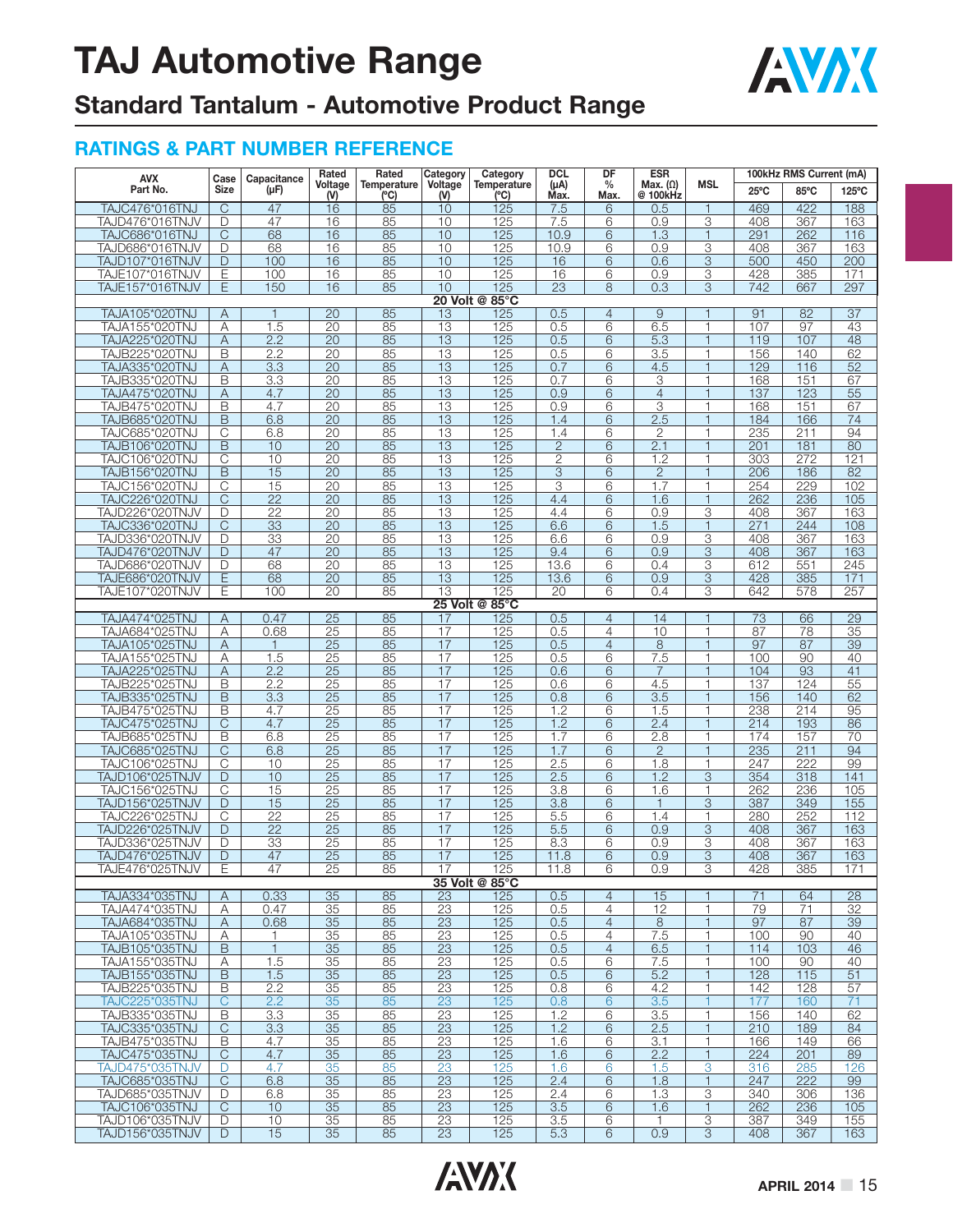

### **Standard Tantalum - Automotive Product Range**

#### **RATINGS & PART NUMBER REFERENCE**

| <b>AVX</b>      | Case         | Capacitance     | Rated                   | Rated                      | Category     | Category            | <b>DCL</b>        | DF                    | <b>ESR</b>                  |            | 100kHz RMS Current (mA) |                |                 |
|-----------------|--------------|-----------------|-------------------------|----------------------------|--------------|---------------------|-------------------|-----------------------|-----------------------------|------------|-------------------------|----------------|-----------------|
| Part No.        | <b>Size</b>  | (µF)            | Voltage<br>$\mathsf{M}$ | <b>Temperature</b><br>(°C) | Voltage<br>M | Temperature<br>(°C) | $(\mu A)$<br>Max. | $\frac{0}{0}$<br>Max. | Max. $(\Omega)$<br>@ 100kHz | <b>MSL</b> | $25^{\circ}$ C          | $85^{\circ}$ C | $125^{\circ}$ C |
| TAJD226*035TNJV |              | 22              | 35                      | 85                         | 23           | 125                 | 7.7               | 6                     | 0.9                         | 3          | 408                     | 367            | 163             |
| TAJE226*035TNJV | E            | $\overline{22}$ | $\overline{35}$         | 85                         | 23           | 125                 | 7.7               | 6                     | 0.5                         | 3          | 574                     | 517            | 230             |
| TAJE336*035TNJV | F            | $\overline{33}$ | 35                      | 85                         | 23           | 125                 | 11.6              | 6                     | 0.9                         | 3          | 428                     | 385            | 171             |
| 50 Volt @ 85°C  |              |                 |                         |                            |              |                     |                   |                       |                             |            |                         |                |                 |
| TAJA224*050TNJ  | A            | 0.22            | 50                      | 85                         | 33           | 125                 | 0.5               | 4                     | 18                          |            | 65                      | 58             | 26              |
| TAJA334*050TNJ  | Α            | 0.33            | 50                      | 85                         | 33           | 125                 | 0.5               | 4                     | 17                          |            | 66                      | 60             | 27              |
| TAJA474*050TNJ  | A            | 0.47            | 50                      | 85                         | 33           | 125                 | 0.5               | $\overline{4}$        | 9.5                         |            | 89                      | 80             | 36              |
| TAJB474*050TNJ  | B            | 0.47            | 50                      | 85                         | 33           | 125                 | 0.7               | 4                     | 9.5                         |            | 95                      | 85             | $\overline{38}$ |
| TAJB684*050TNJ  | <sub>B</sub> | 0.68            | 50                      | 85                         | 33           | 125                 | 0.5               | 4                     | 8                           |            | 103                     | 93             | 41              |
| TAJB105*050TNJ  | B            |                 | 50                      | 85                         | 33           | 125                 | 0.5               | 6                     | $\overline{7}$              |            | 110                     | 99             | 44              |
| TAJC105*050TNJ  | C.           |                 | 50                      | 85                         | 33           | 125                 | 0.5               | 4                     | 5.5                         |            | 141                     | 127            | $\overline{57}$ |
| TAJC155*050TNJ  | C            | 1.5             | 50                      | 85                         | 33           | 125                 | 0.8               | 6                     | 4.5                         |            | 156                     | 141            | 63              |
| TAJC225*050TNJ  | C.           | 2.2             | 50                      | 85                         | 33           | 125                 | 1.1               | 8                     | 2.5                         |            | 210                     | 189            | 84              |
| TAJD225*050TNJV |              | 2.2             | 50                      | 85                         | 33           | 125                 | 1.1               | 6                     | 2.5                         | 3          | 245                     | 220            | 98              |
| TAJC335*050TNJ  | C,           | 3.3             | 50                      | 85                         | 33           | 125                 | .6                | 6                     | 2.5                         |            | 210                     | 189            | 84              |
| TAJD335*050TNJV |              | 3.3             | 50                      | 85                         | 33           | 125                 | .7                | 6                     | $\mathfrak{D}$              | 3          | 274                     | 246            | 110             |
| TAJC475*050TNJ  | C,           | 4.7             | 50                      | 85                         | 33           | 125                 | 0.5               | 4                     | 1.4                         |            | 280                     | 252            | 112             |
| TAJD475*050TNJV |              | 4.7             | 50                      | 85                         | 33           | 125                 | 2.4               | 6                     | 1.4                         | 3          | 327                     | 295            | 131             |
| TAJD685*050TNJV |              | 6.8             | 50                      | 85                         | 33           | 125                 | 3.4               | 6                     |                             | 3          | 387                     | 349            | 155             |
| TAJD106*050TNJV |              | 10              | 50                      | 85                         | 33           | 125                 | 5                 | 6                     | 0.8                         | 3          | 433                     | 390            | 173             |
| TAJE106*050TNJV | F            | 10              | 50                      | 85                         | 33           | 125                 | 5                 | 6                     |                             | 3          | 406                     | 366            | 162             |
| TAJE156*050TNJV | F            | 15              | 50                      | 85                         | 33           | 125                 | 7.5               | 6                     | 0.6                         | 3          | 524                     | 472            | 210             |

Moisture Sensitivity Level (MSL) is defined according to J-STD-020

\*Please use "U" instead of "T" in the suffix letter for 13'' reel packaging

**Please use specific PN for automotive version – see "HOW TO ORDER".**

All technical data relates to an ambient temperature of +25°C. Capacitance and DF are measured at 120Hz, 0.5V RMS with a maximum DC bias of 2.2 volts.

DCL is measured at rated voltage after 5 minutes.

For typical weight and composition see page 202.

**NOTE: AVX reserves the right to supply a higher voltage rating or tighter tolerance part in the same case size, to the same reliability standards.**